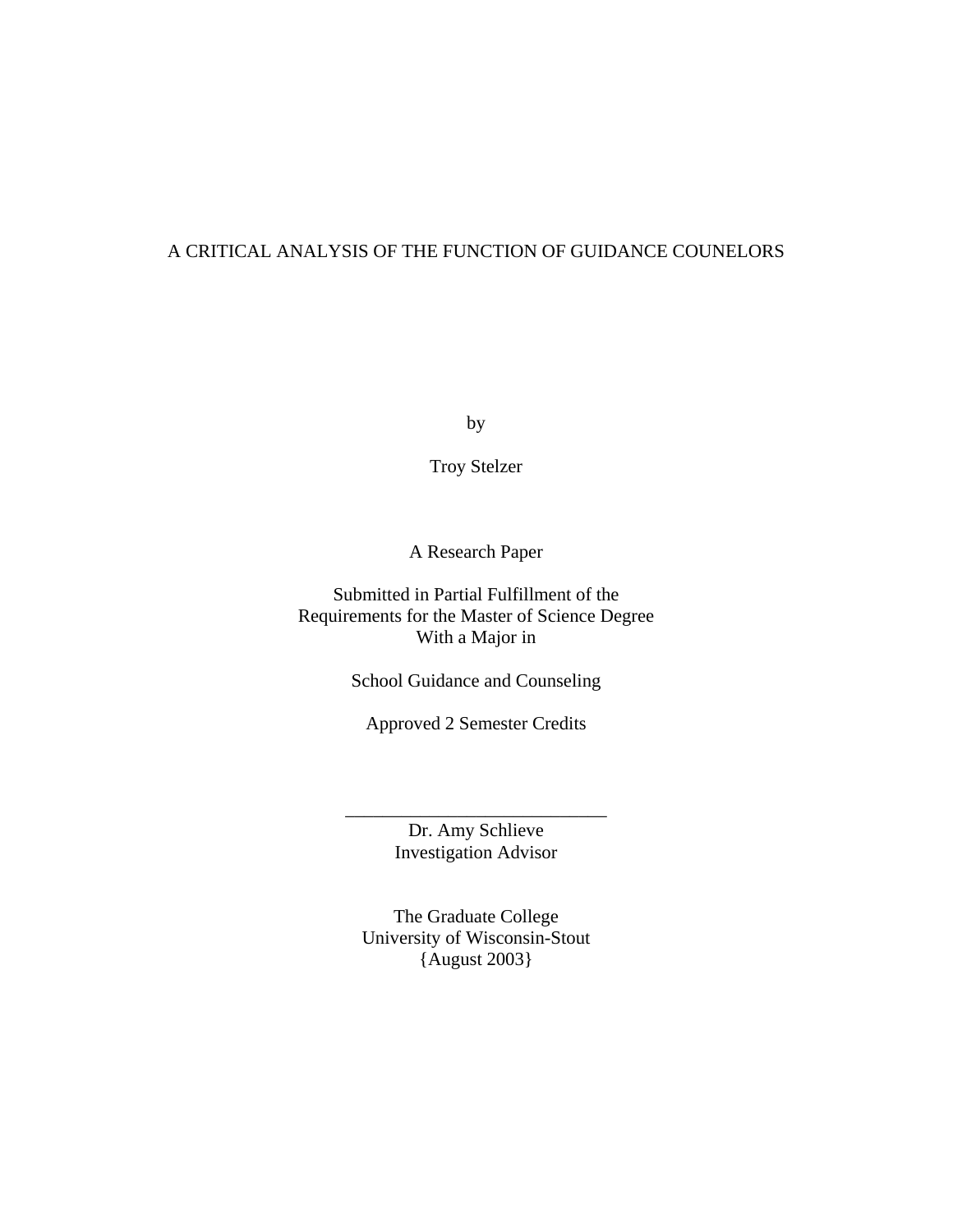# The Graduate School University of Wisconsin – Stout Menomonie, WI 54751

# **ABSTRACT**

|                                                                                 | Stelzer     | <b>Troy</b>        |              | P              |
|---------------------------------------------------------------------------------|-------------|--------------------|--------------|----------------|
| (Writer)                                                                        | (Last Name) | (First)            |              | (Initial)      |
| A Critical Analysis of the Function of Guidance Counselors: A Literature Review |             |                    |              |                |
| (Title)                                                                         |             |                    |              |                |
| Guidance & School<br>Counseling; $K-12$                                         |             | Dr. Amy Schlieve   | 08/03        | 39             |
| (Graduate Major)                                                                |             | (Research Advisor) | (Month/Year) | (No. Of Pages) |
| American Psychological Association (APA) Publication Manual                     |             |                    |              |                |

(Name of Style Manual Used in this Study)

 The purpose of this study was to investigate the research into the function of guidance counselors. The critical analysis addresses the following objectives: to investigate the origin of guidance counseling, to investigate available research into the function of guidance of counselors, and to investigate the available research into teachers' perceptions of the function of guidance counselors.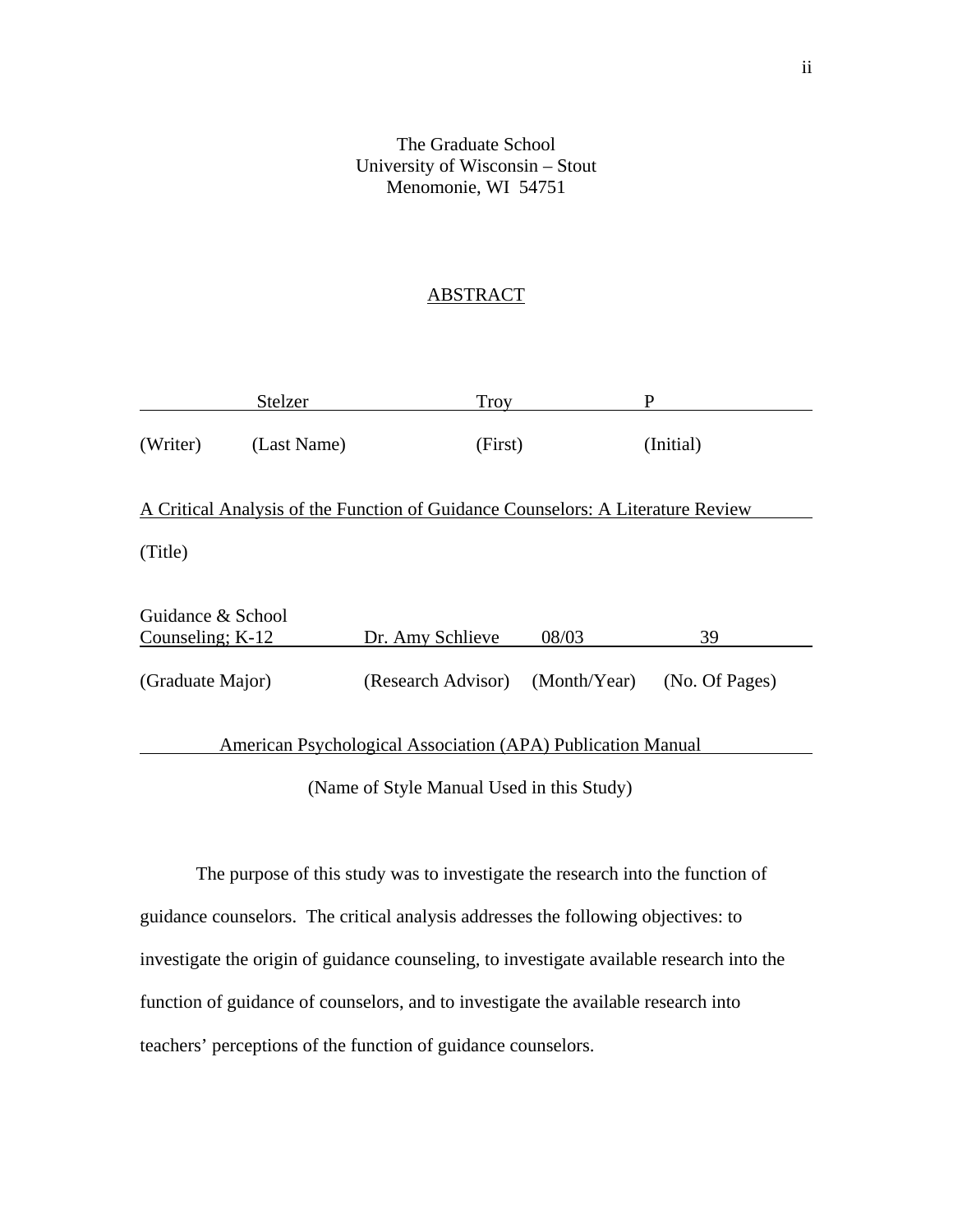The origin of guidance counseling was discussed in detail. Early guidance counselors focused solely on students' careers after school, further emphasizing career vocation. The field has expanded through the implementation of placement testing, mental health counseling and federal legislation to emphasizing overall student well being.

 While there is some variance among experts and professional organization concerning the function of guidance counselors, most agree that school guidance today is developmental, comprehensive, and focuses on the overall well being of students. Guidance models have been developed, supplying guidance counselors a clear set of constructs in which to work. Competencies have been established to enhance student learning through student development.

 Teachers' perceptions of the functions of guidance counselors were also examined. Research revealed that the perception of the function of school counselors contrasted greatly between teachers and counselors. The misperceptions result in inconsistent, incomplete, or ineffective guidance programs. Lack of communication and lack of appropriate training were addressed as key influences on teachers' misperceptions.

 Finally, the research was analyzed and discussed. A summary of findings was presented and conclusions were drawn. Recommendations based upon the literature discussed were provided.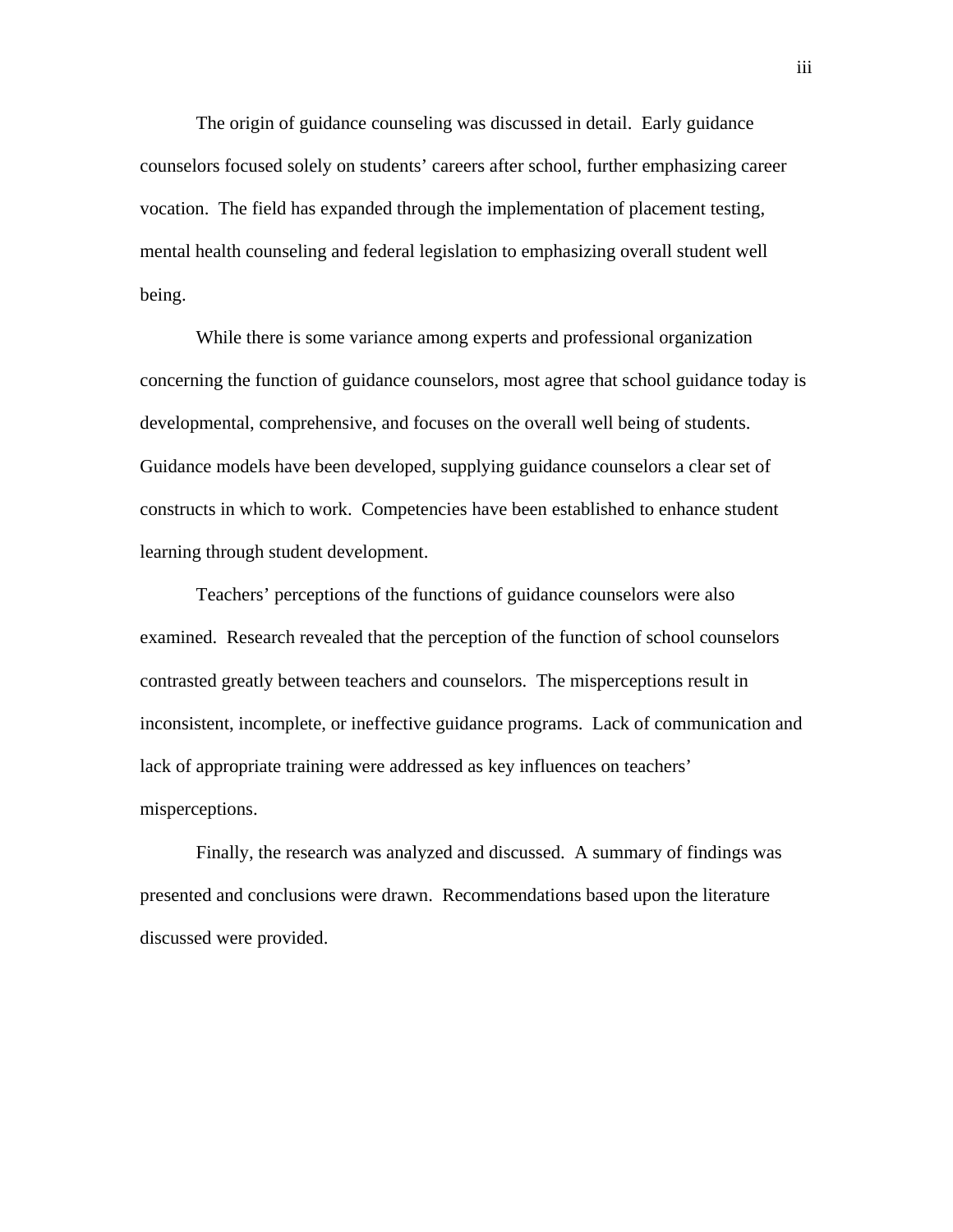#### ACKNOWLEDGEMENTS

I wish to extend my sincere gratitude to the individuals who encouraged me and assisted me through my graduate experiences and this research paper.

Special thanks are expressed to the following people: Dr. Thomas Ninneman, advisor, mentor, and friend who got me believing I could do this; Dr. Amy Schlieve, investigation advisor, for her kindness and understanding; Dr. Amy Gillett, for her endless amount of wisdom and caring; and Dr. Denise Zirkle, program director, who was always there for me when I needed her.

 Special words of thanks go to Melissa Gould, my special someone and kindred spirit. Her unconditional acceptance, patience, understanding and support made this happen.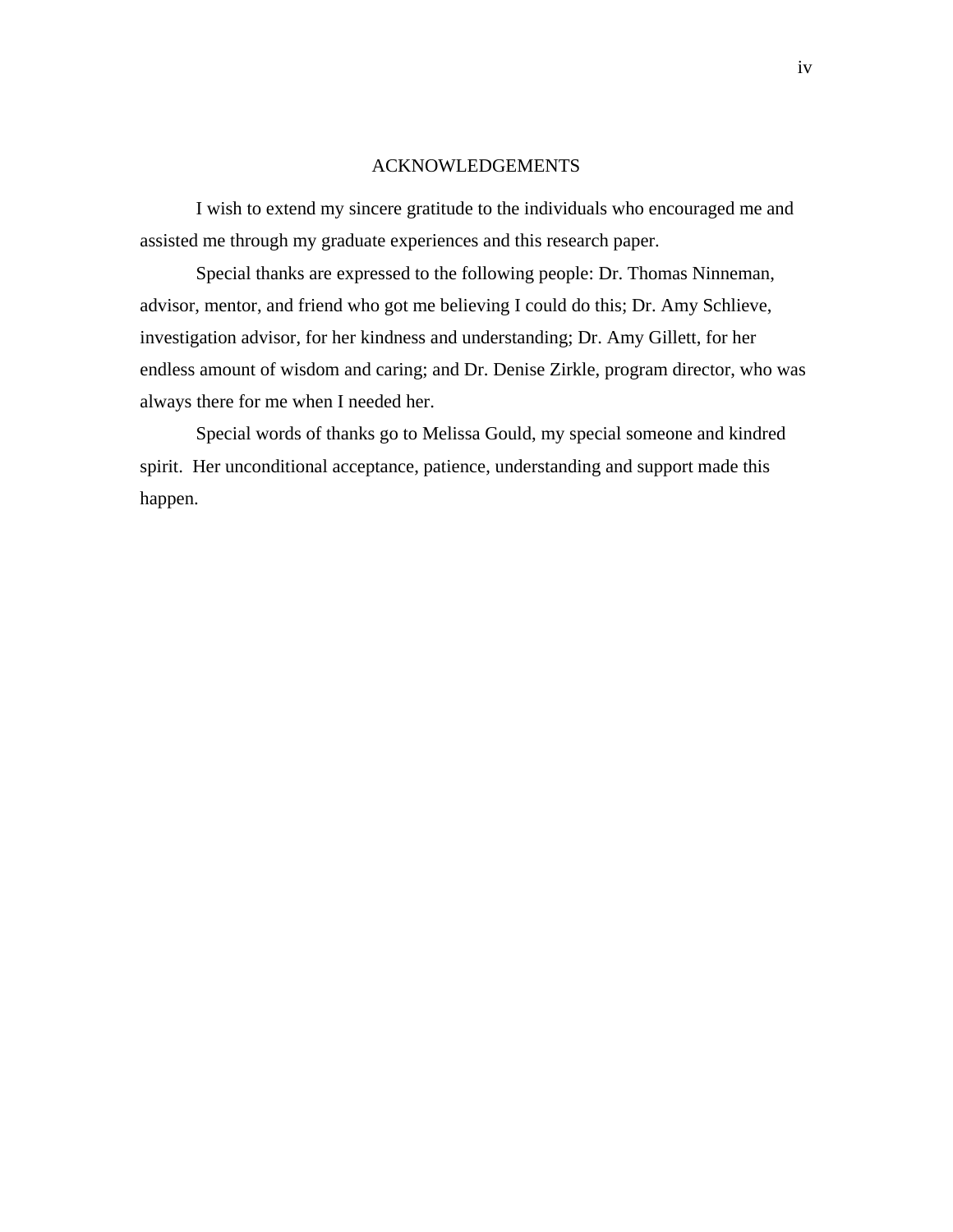# Title Page…………………………………………………………………………….i Abstract………………………………………………………………………………ii Acknowledgements…………………………………………………………………..iv Chapter 1 - Introduction Introduction…………………………………………………………………..1 Statement of the Problem…………………………………………………….5 Definition of Terms…………………………………………………………..5 Assumptions and Limitations………………………………………………...6 Chapter II - Review of the Related Literature Introduction……………………………………………………………….….8 Origin and Development of School Counseling……………………………...8 Function of School Counselors……………………………………………….11 Teachers' Perceptions of the Functions of Guidance Counselors……………...17 Chapter III - Critical Analysis Introduction…………………………………………………………………….25 Summary of Findings…………………………………………………………..25 Conclusions……………………………………………………...……………..28 Recommendations…………………………………………………………...…29 Reference………………………………………………………………………………31

# TABLE OF CONTENTS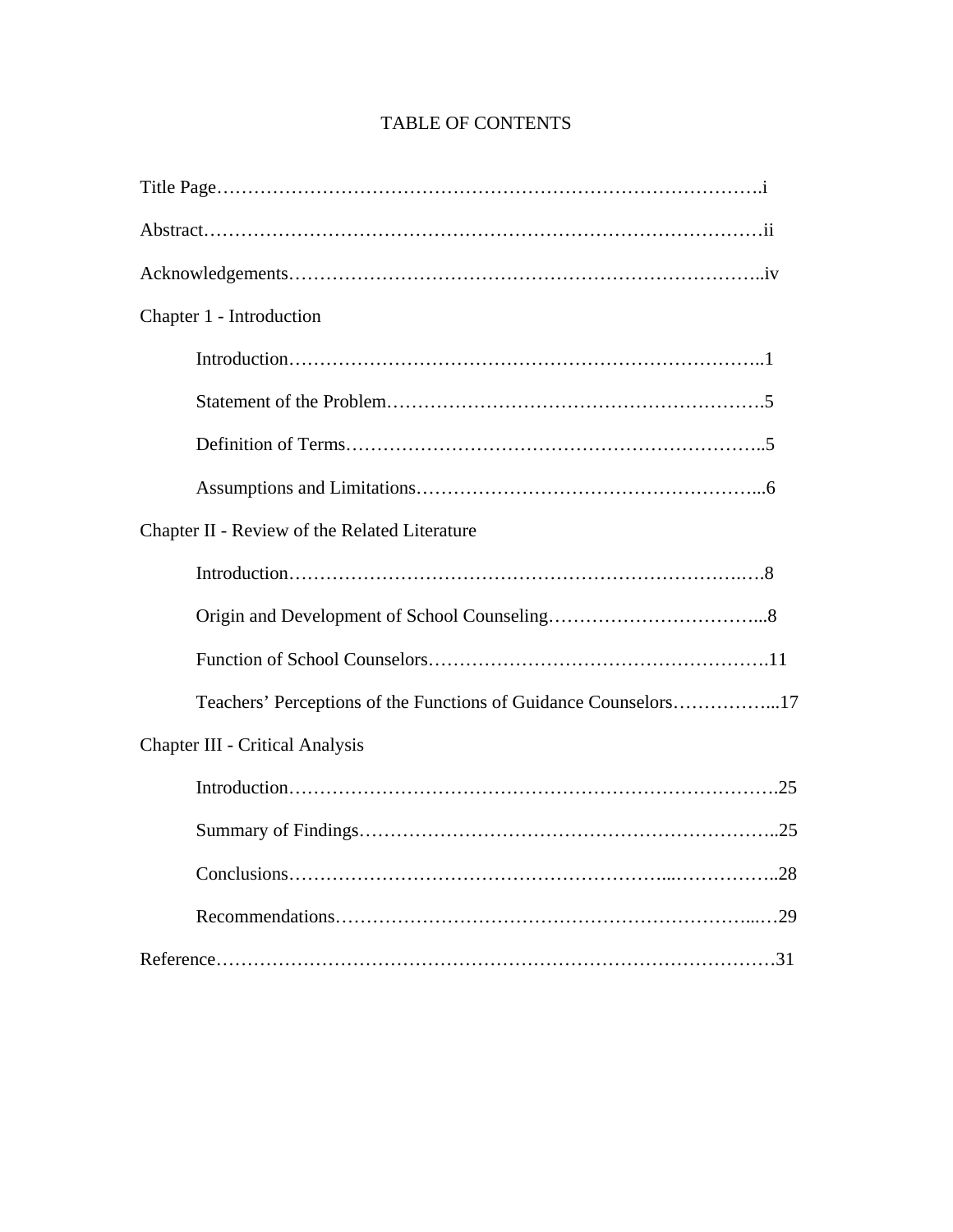#### CHAPTER ONE

#### Introduction

The concept of developmental guidance was born early in the  $20<sup>th</sup>$  century. From its inception through the 1950s, the focal point of guidance in a school setting was vocational education and training. Heavily influenced by the industrial revolution and world war, the concern of counselors and teachers alike was to prepare students for life after high school (Muro & Kottman, 1995). From a guidance perspective specifically, that meant steering students to careers that best fit their abilities and goals.

By the 1950s, developmental guidance had grown to incorporate the molding of student attitudes and behaviors. More emphasis was placed on the mental health and emotional well being of children. Most influential in this area were leaders like E.G. Williamson and Carl Rogers.

Due to threats brought forward by the Cold War, the early 1960s saw further emphasis placed on the role of guidance counselors. Legislation was passed (The National Defense Education Act) that provided funds for training counselors for the middle and high school levels (Muro & Kottman, 1995). The new legislation also assisted individual states to develop better testing programs, better counseling, and more guidance related programs.

By the late 1960s, the role of the school counselor began to take its current shape. In its contemporary state, guidance has grown to include counseling, planning, placement, referral, and consultation (Schmidt, 1993). At the same time, guidance at the elementary school was being developed and implemented. Along with the development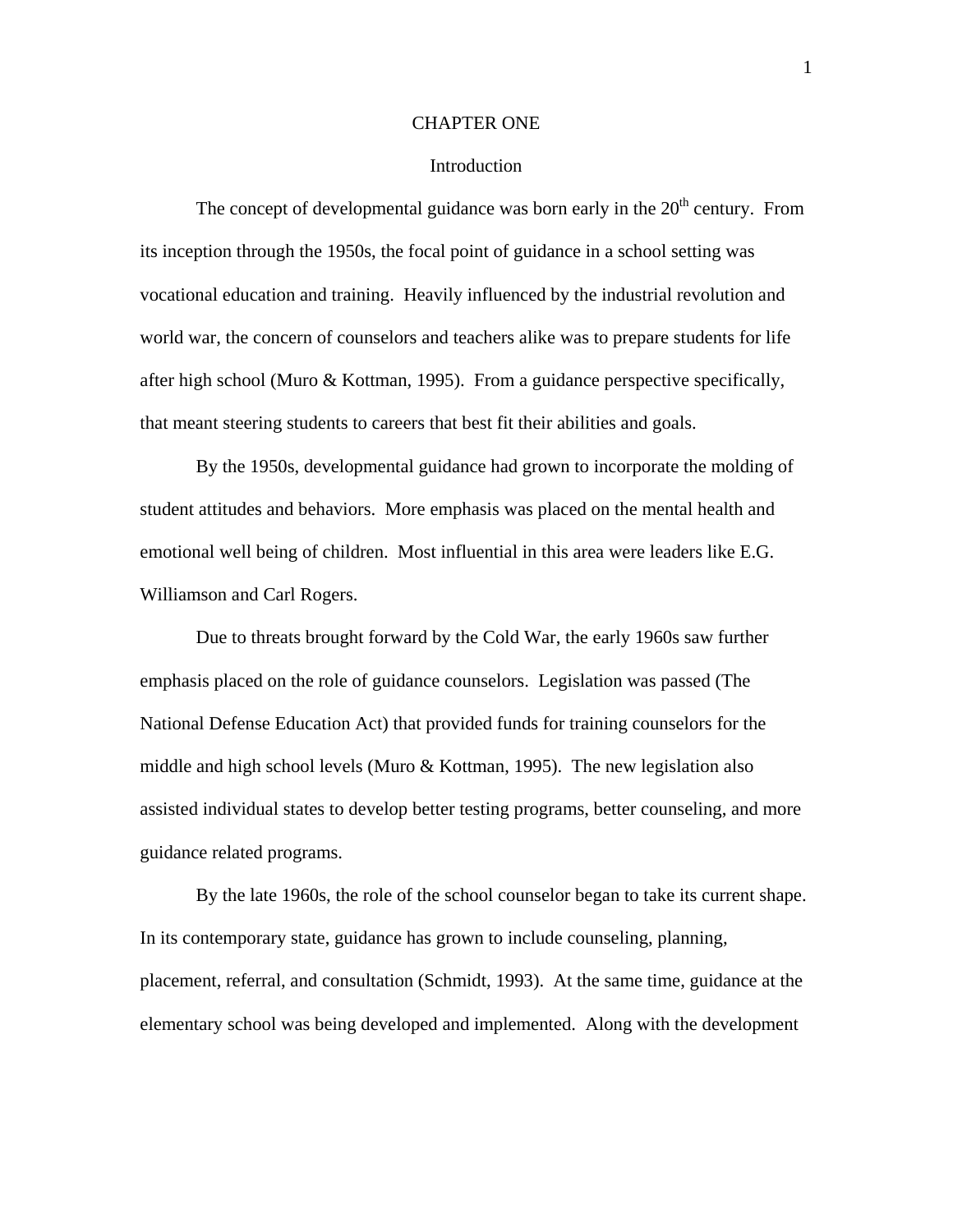of elementary guidance came the emphasis on prevention, intervention, and coordination (Muro & Kottman, 1995).

As the field of developmental guidance has grown, so have the emphasis educators have placed on coordination and cooperation. In a well functioning school environment, cooperation exists between all school staff members. For a comprehensive guidance program to flourish, cooperation between school counselors and teachers is paramount.

According to Nugent (1990), next to counselors, teachers are the most important component in implementing a successful comprehensive guidance program. By and large, teachers are the key adult figure in the average pupil's school day. They are the most influential figures, be it positive or negative, to the average student. This is particularly true at the elementary level, where children spend the majority of their day in one classroom.

Without teacher support and involvement, developmental guidance won't work. Teachers represent the first line of defense in identifying special needs. They are the key advisors to the children and represent the best hope of personalization of learning. Teamwork between teachers and counselors is a necessity for guidance programs to thrive.

School counselors and teachers have co-existed in the school setting for quite some time. One would assume that over that period of time both professions would come to understand and accept one another. Some research suggests otherwise.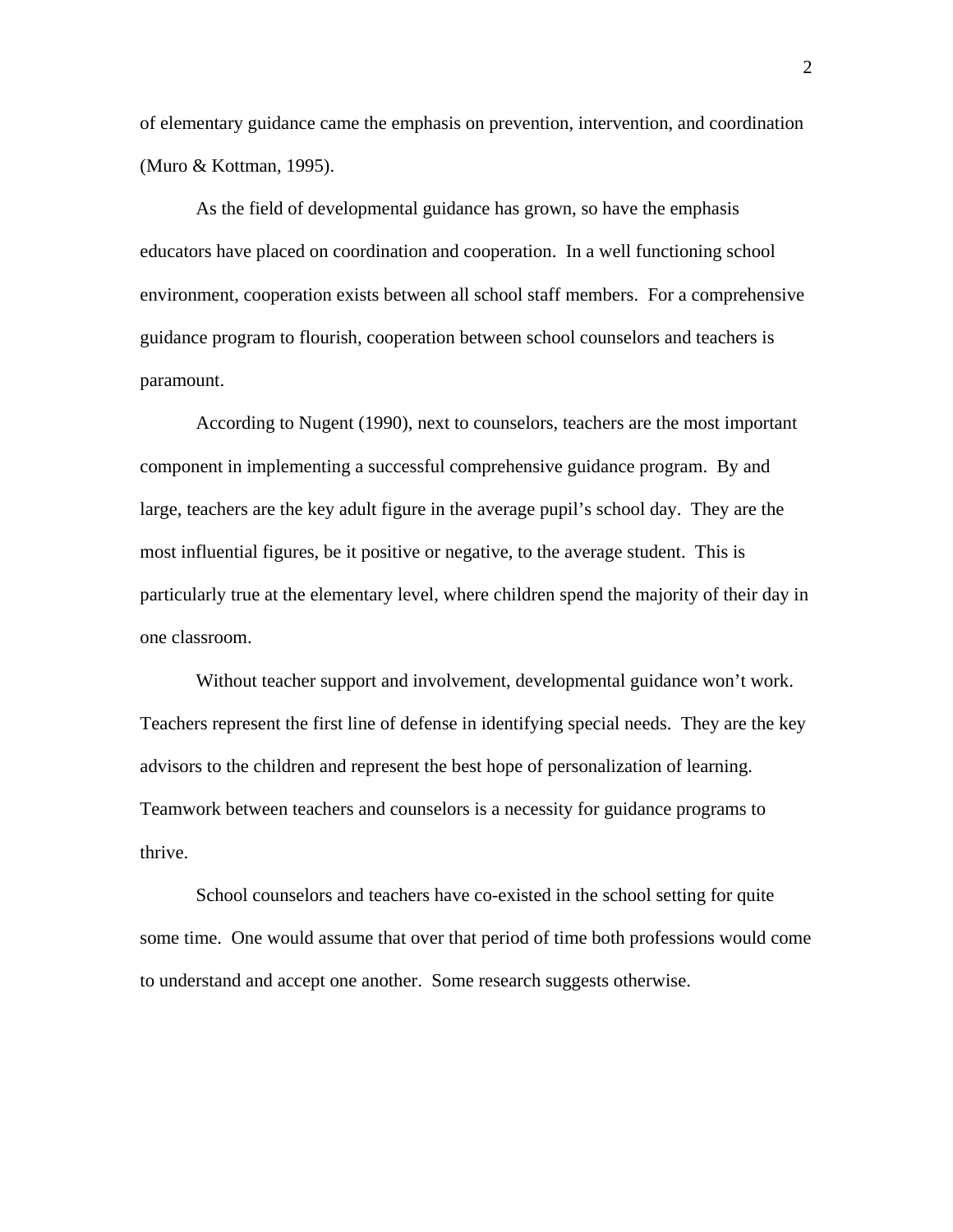According to Myrick (2003), some teachers hold misconceptions about the role and function of counselors. Counselors are sometimes reviewed as administrative assistants who have little time to counsel students.

Fueling the misconception is the fact that some teachers distrust counselors, due to their apparent alignment with administration. These teachers are wary of counselors observing students in their classrooms. They worry that their teaching methods are being evaluated as if counselors work as the eyes and ears of the administration.

Teachers who are uncooperative and unsupportive have criticized developmental guidance in general. These teachers believe that counselors have little, if any, impact on student behaviors or student performance. They do not like students from their classrooms working with counselors. They may even refuse to send their students to the guidance office. The refusal is based on the belief that counselors really do not help, and sending students to the guidance office during class time is a waste of time that only penalizes the student. Still other teachers will send their students to see the counselor, but only during student recess (Muro & Kottman, 1995).

Myrick (2003) suggested that other misconceptions exist. For instance, some teachers believe that counselors always align themselves with the students, at the expense of the teacher. They claim that students go to the counselors to complain about unfair treatment. Some teachers feel that counselors only hear half of the story, and it causes counselors to sit in judgment of them.

 In a recent survey of over one hundred elementary school teachers, the data showed that few of the teachers understood guidance. Even fewer had an understanding of the nature of counseling. Some of the more established teachers in the study had a

3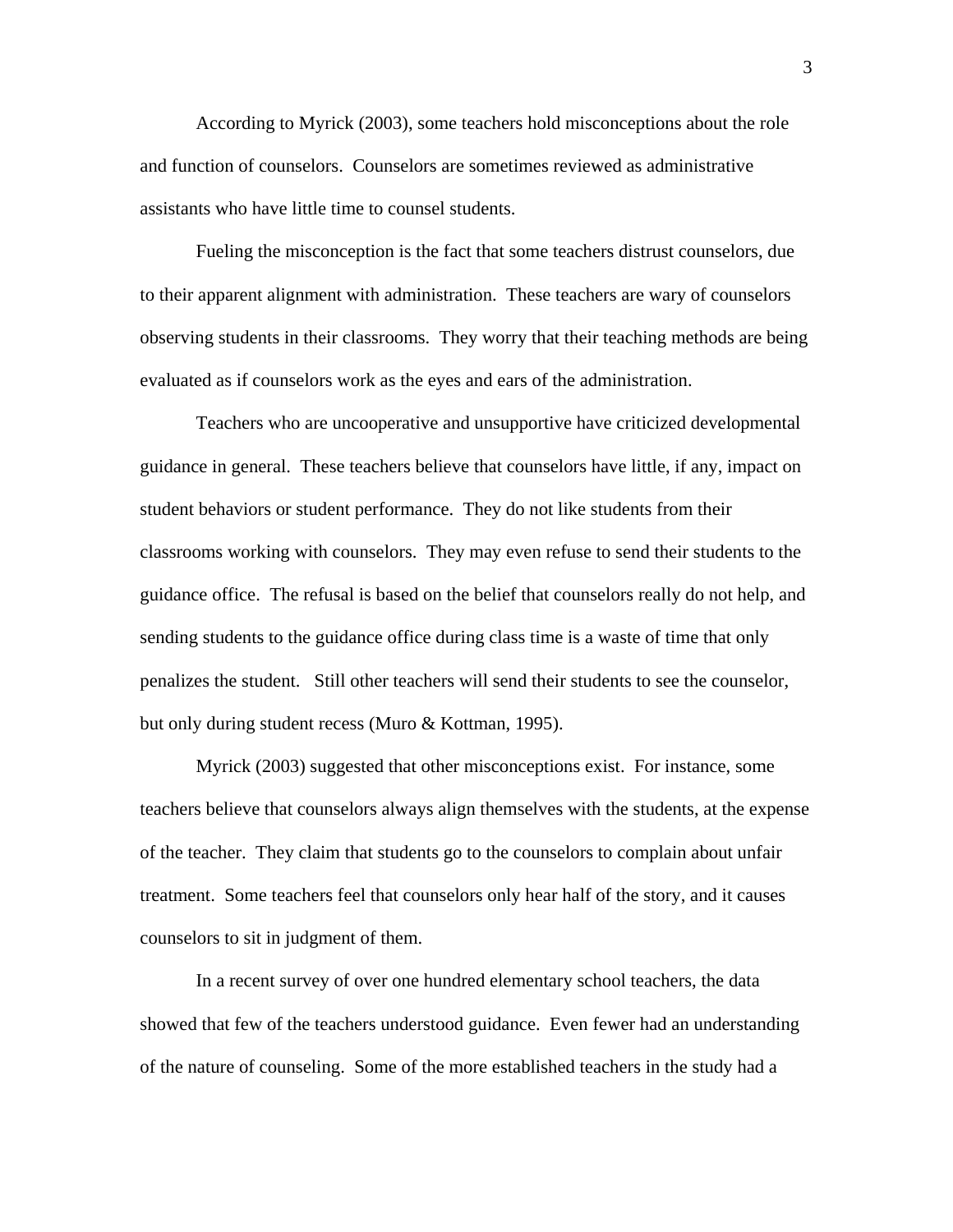better grasp of the goals of guidance, yet most felt that the first objective of counselors was to provide specialized help that focused on children who were considered to be classroom behavior problems (Muro & Kottman, 1995).

It is unfortunate that teachers are not more aware of the true objectives of developmental guidance. Undergraduate courses that are required for elementary education certification often overlook the function and significance of guidance. Thus, the task of orientating teachers to the concept of developmental guidance may often fall upon counselors.

For guidance to be effective, a sense of teamwork and cooperation must exist between teachers and counselors. Therefore, it is imperative that teachers and counselors be aware of and comprehend the perceptions that each holds for the other. Through that awareness and understanding, the goals of guidance can be met.

It is imperative for guidance counselors to appreciate the origin of school counseling in order for them to develop an understanding of the functions of today's guidance programs. Also significant is the perceptions teachers have in regards to the functions of school counselors. It is crucial for teachers and counselors to have a common awareness of the functions of school counselors in order for guidance programs to be effective. Therefore, counselors and teachers must willingly work together. This review of literature intends to investigate the functions of school counselors and teachers' perceptions of the functions of school counselors. This literature review aspires to narrow the gap between counselor functions and teachers' perceptions of counselor functions.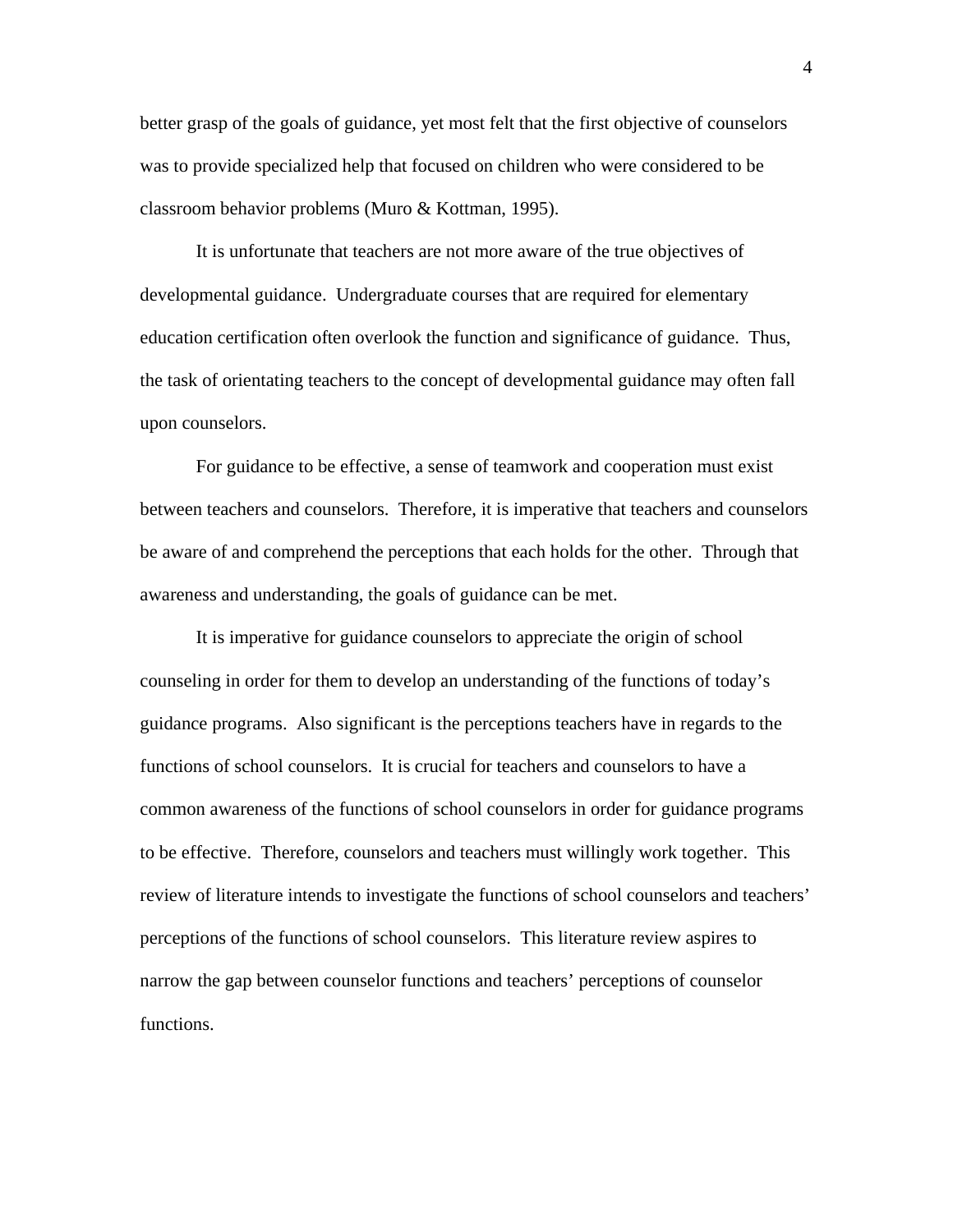#### Statement of the Problem

 The purpose of this study is to investigate the research addressing the function of guidance counselors. Data will be collected in the summer of 2003 through a critical analysis of available literature.

## Rationale

 This critical analysis of research is significant through its investigation of the functions of guidance counselors and prevailing perceptions regarding the function of guidance counselors by professionals (teachers) most associated with them. An investigation of available literature will enhance the understanding of the function of guidance counselors, as well as the expectations others have for them.

#### **Objectives**

This analysis of research will address 3 objectives:

- 1. To investigate the origin of guidance counseling.
- 2. To investigate available research regarding the function of guidance counselors.
- 3. To investigate available research regarding teacher perceptions of the function of guidance counselors.

#### Definition of Terms

 Counseling - Interaction between students and school professionals in which thoughts and feelings are explored in confidence. The focus is placed on the students and their understanding of the world around them. The goal of counseling is to help students grow in understanding themselves and others. Developmental guidance - Comprehensive program that fosters planned intervention within educational and human services programs to facilitate and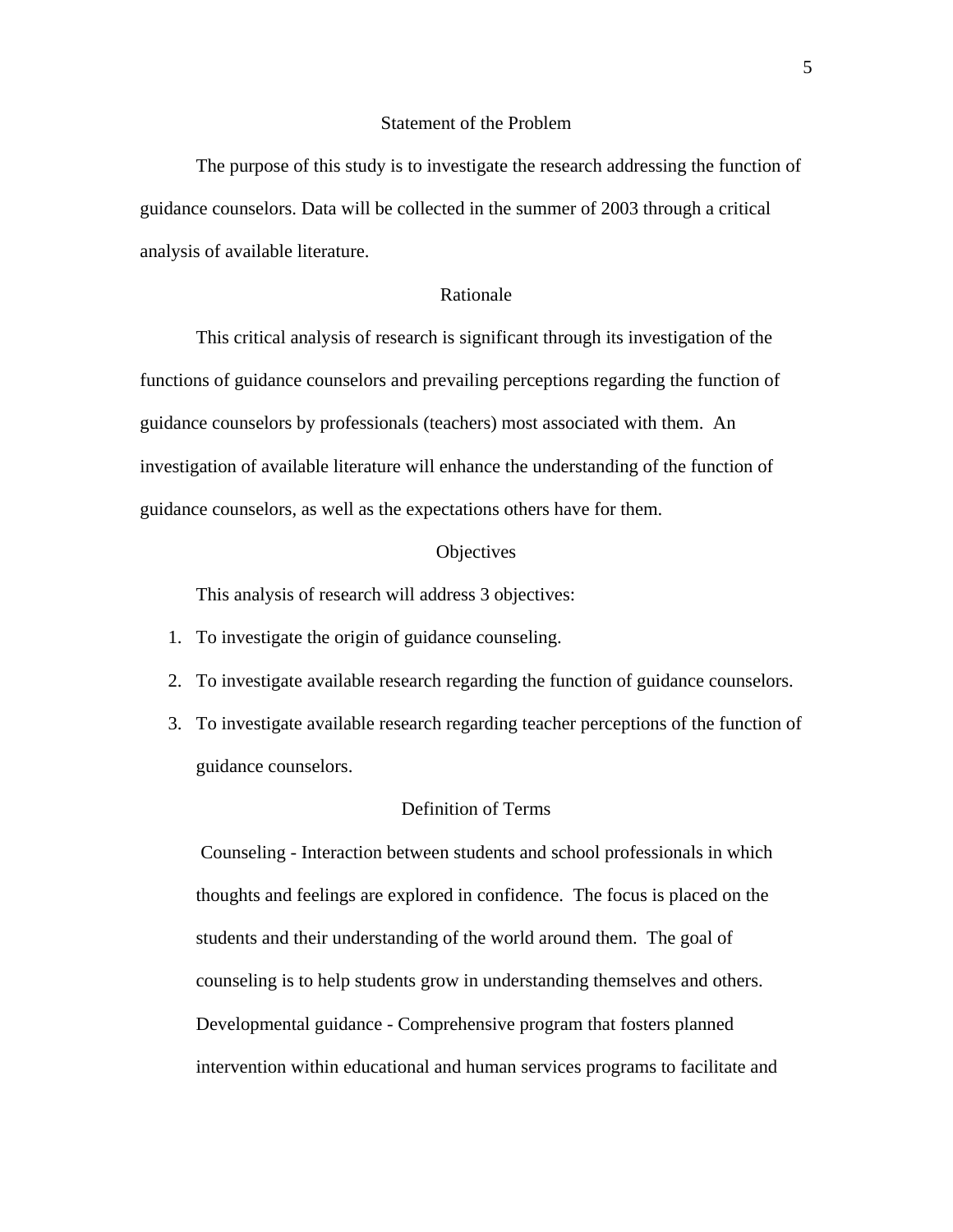stimulate the total development of all students. It strives for growth in personal, social, career, ethical, cognitive and aesthetic domains and promotes the interpretation of the domains into an individual's lifestyle (Myrick, 2003). Effectiveness - Length to which a goal is achieved or a task accomplished. Function -Duties or tasks specific to a given role or position. Perceptions - Means toward gaining an intelligent interest in the values of human beings; understanding or insight into people or objects (Winker, 1988). Role - Title or position; the part an individual plays in a team effort, School guidance counselor - School professional that provides individual and group counseling for students. Not intended to have the effects of psychotherapy, its emphasis is on the emotional, academic, and career development of all students.

## Assumptions and Limitations

 A limitation of this analysis may exist in the availability of research to be investigated, particularly published studies measuring teacher's perceptions of the function of guidance counselors. Also of concern are generalizations literature may make concerning the function of guidance counselors without regard to the educational level in which they are working. For instance, the function of a secondary counselor may be very different than that of an elementary counselor.

 It is important to note that the results of this literature review will be based on an overall review of literature. The findings of this study are not intended for use within a specific school district. Emphasis placed on individual counselor functions may vary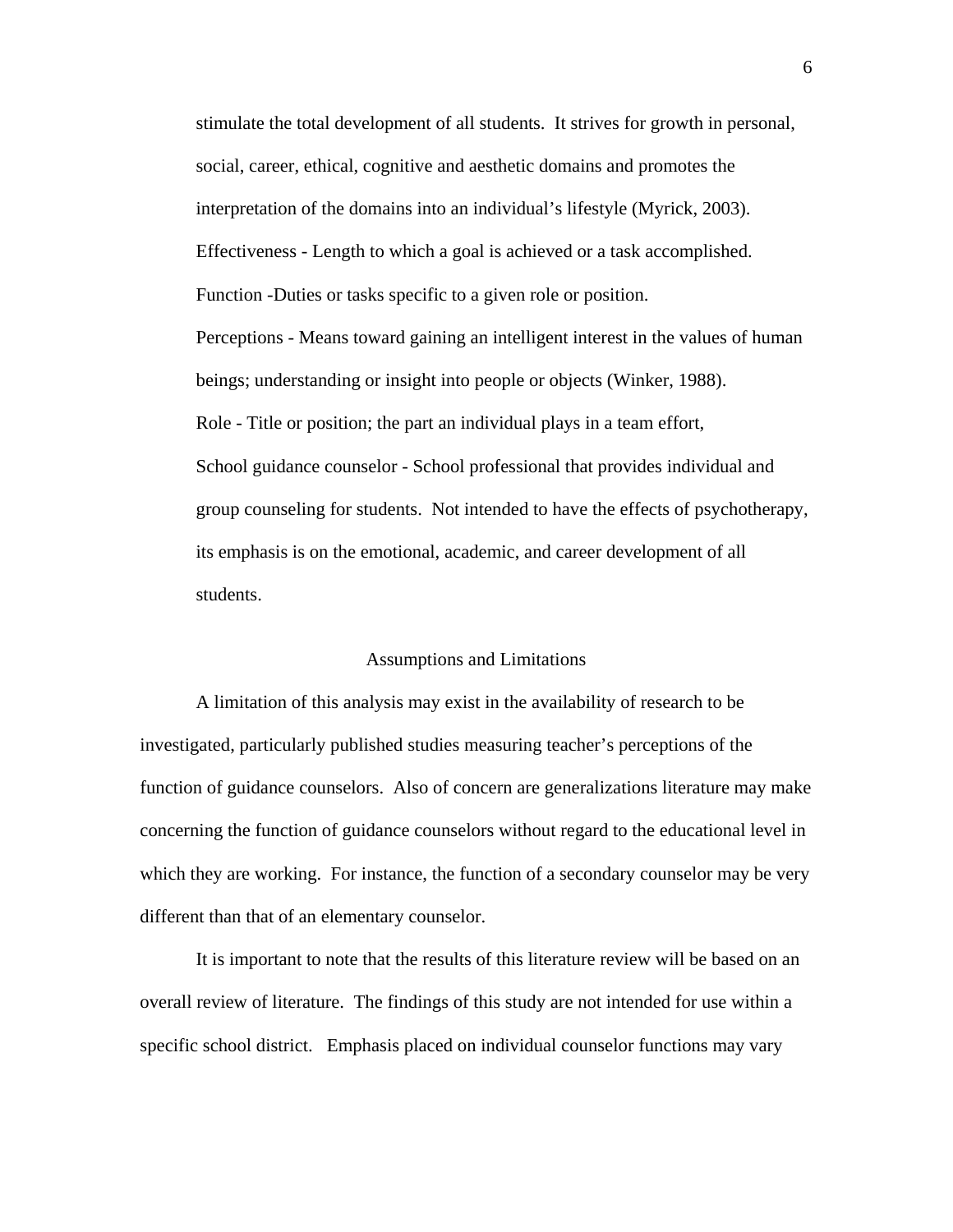from state to state, or district to district. Accordingly, teachers' perceptions may also vary.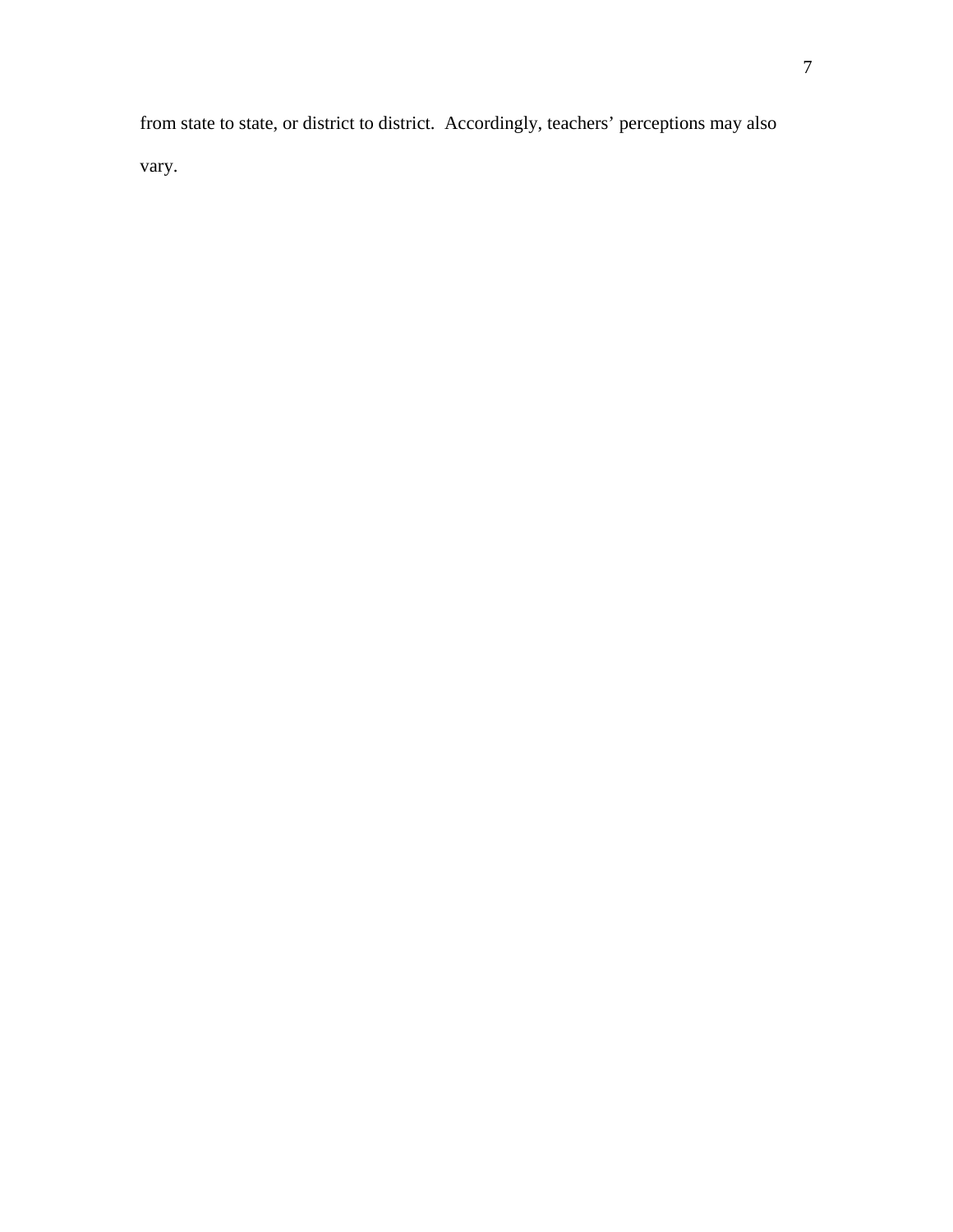## CHAPTER TWO

## Review of Related Literature

#### **Introduction**

 This chapter will focus on the pertinent topics discussed in the literature including: the origins and development of school counseling, the function of school counselors, and teacher perceptions of school counselors.

#### The Origins and Development of School Counseling

 The field of developmental guidance, at all levels of a school system, is relatively new. In relation to the teaching profession, school guidance is in its early stages. To understand the importance and direction of developmental guidance today, it is important to understand the origins of the field.

As the  $20<sup>th</sup>$  century began, the concept of developmental guidance did not exist. School counselors did not exist. Aside from academic instruction, teachers were the main providers of student career guidance (Schmidt, 1993).

 Michigan high school teacher Jesse B. Davis is credited with providing initial educational and vocational counseling to students. Later, as a high school principal in 1907, he mandated that guidance be included as an element of his school's English classes (Wittmer, 1993).

 Around the same time, Eli Weaver was implementing his version of guidance in New York. In his program, Weaver required students, with help from teachers, to formulate career plans. Additionally, he helped create teacher guidance committees in an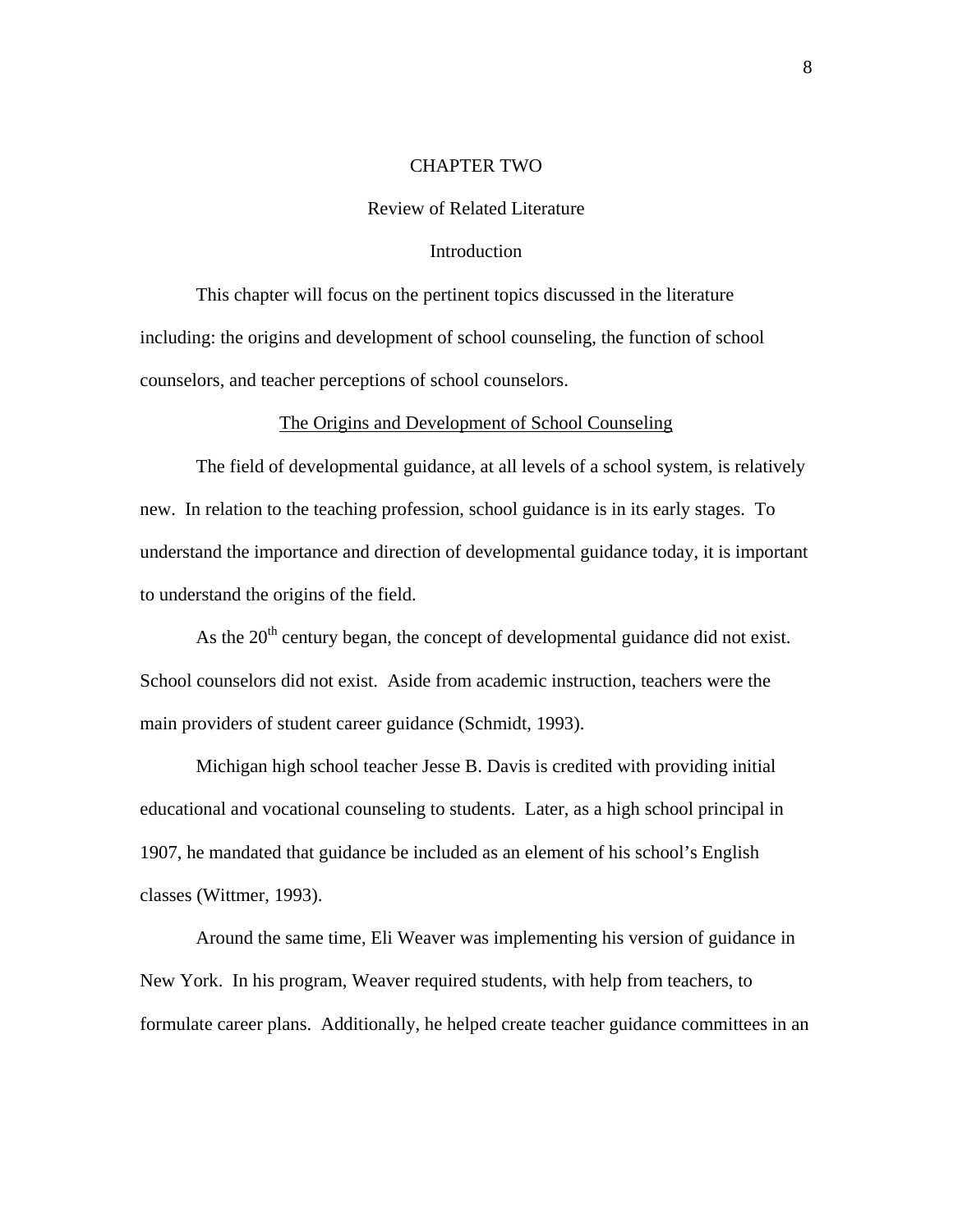attempt to help students cultivate their own strengths. The goal was for students to use those strengths to find suitable employment after high school (Stone & Bradley, 1994).

 Frank Parsons is also a key figure in the evolution of guidance. Remembered by some as the "Father of Guidance," he instituted a scientific selection process to assist students in choosing a career path. Later Parsons trained vocational counselors to assist in educational facilities. He was instrumental in getting students and educators alike to think about career development (Muro & Kottman, 1995).

 As Parsons was known as the "Father of Guidance," William H. Burnham has been credited with being the "Father of Elementary Guidance" (Faust, 1968). Burnham contributed a rationale for developing guidance specifically for the elementary schools. He was the first to promote programs and activities in an elementary setting that were both preventative and developmental in nature (Baruth & Robinson, 1987).

 World conflict has been instrumental in the development of guidance, especially in the element of career testing. Early in World War I, army recruits were randomly assigned military occupations without regards to aptitude or ability. Early results of this system proved disastrous. Battlefield performance suffered because some soldiers had been assigned tasks they simply weren't able to accomplish. Recruits who were illiterate were mistakenly thrust into officer positions (Aubrey, 1982).

 By World War II, the armed services had learned from its mistakes. Testing was developed that measured recruits' intelligence and ability. These tests were used to screen and classify inductees into suitable positions. After the war, professional educators adapted some of the tests to use with students. Thus, the guidance and counseling movement expanded to include the elements of testing and measurement.

9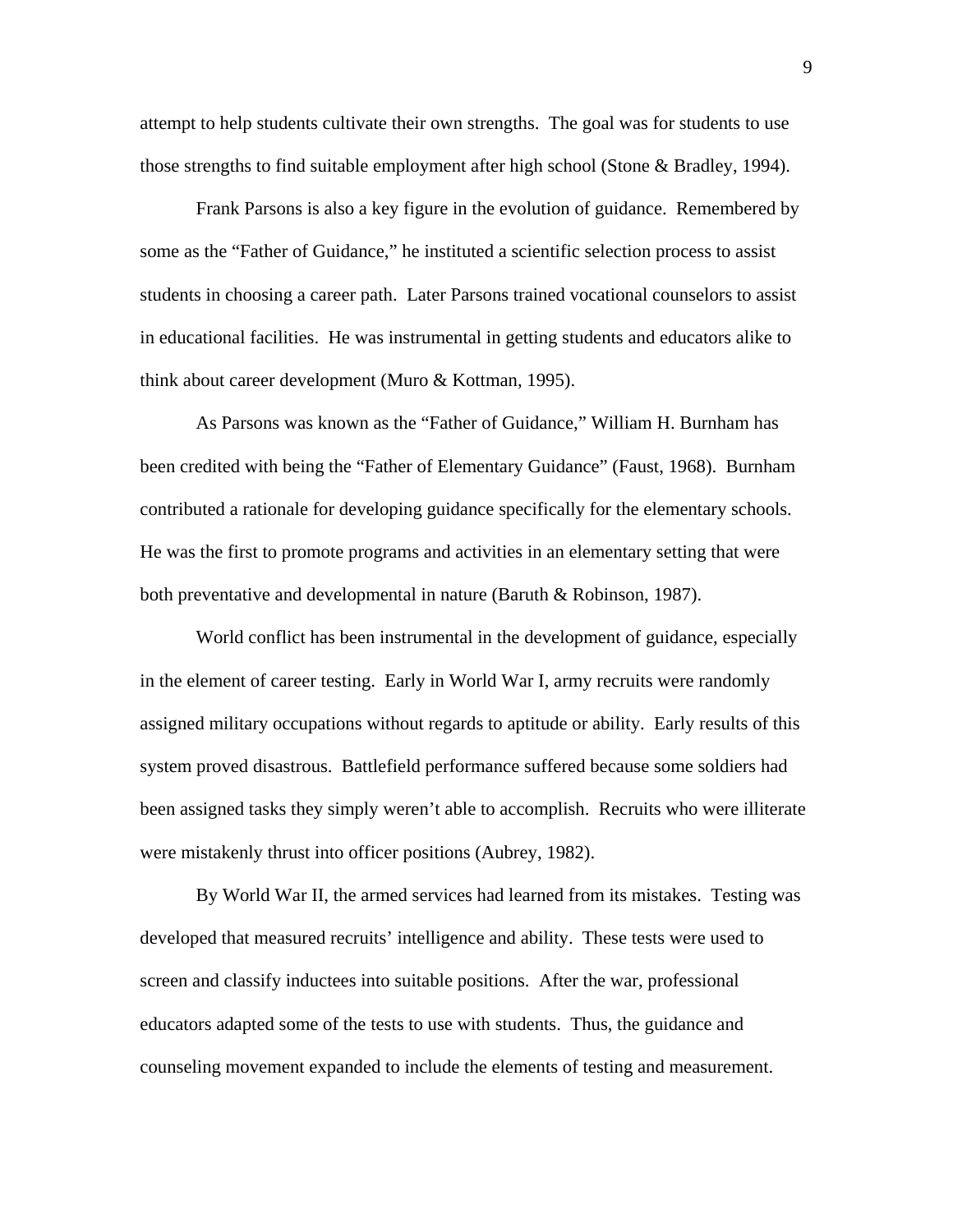The expansion of developmental guidance arrived with the 1950s. Stronger emphasis was placed on the mental health of students. E.G. Williamson devised a guidance model based on trait and factor theory that became extremely popular. The emphasis of his model was for counselors to teach skills and help mold attitudes and behavior (Baker, 1992).

 For a 10 -year period beginning in 1957, federal legislation was the driving force behind the development and expansion of school guidance. Several legislative acts, many fueled by Cold War politics, were passed that directed additional funding to schools. In large part, the funds were used to enhance existing guidance programs or to help implement guidance programs in districts where they previously didn't exist (Stone & Bradley, 1994).

 To secure the funds, schools needed to prove that they employed a counselor and that the counselor had adequate facilities and clerical assistance. Consequently, the demand for school counselors rose dramatically across the country. In 1964, further legislation encouraged school districts to hire counselors at the elementary level as well (Schmidt, 1993).

 Guidance continued to grow and change through the next 30 years. Throughout that time even stronger emphasis on career exploration was a hallmark of guidance programs through the 1980s and 1990s. Over the same period of time, the number of elementary counselors had grown proportionately to rival the number of secondary counselors.

 As the profession of school guidance counseling has grown, so have professional organizations that represent the field. Organizations such as the American Counseling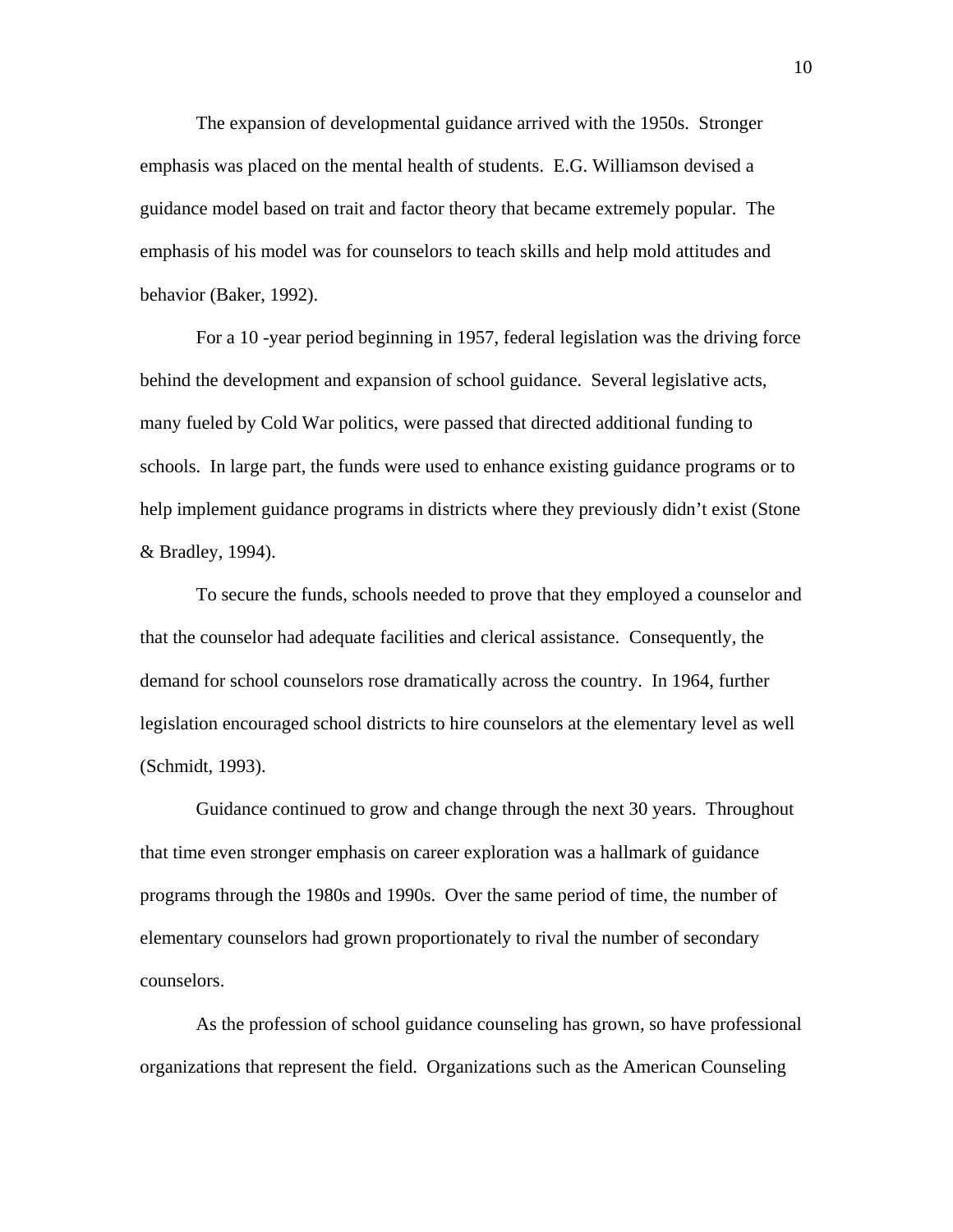Association (ACA) and the American School Counselors Association (ASCA) work to promote and support developmental guidance.

# Function of School Counselors

 For the purpose of this study, the term "function" refers to the specific duties performed by individuals in the role of school counselor.

 School counselors have traditionally been expected to fill diverse and often conflicting roles. They have been called to act in the capacity of confidant, disciplinarian, consultant, scheduler, politician, administrator, psychologist and academic helper. The ambiguity about counselors' roles and expectations has created confusion among teachers, support staff, parents, and students. Ettinger, Lambert, & Rudolf (1994) note "in some schools, counselors are told to focus much of their time on record keeping, administrative responsibilities, or crisis interventions with students. There is little time for comprehensive career exploration and planning for life after graduation" (p.25).

In addition, facilities and resources for planning and implementing career guidance and counseling programs are sadly lacking. The student-to-counselor ratios in most schools limit the services that counselors can deliver. The following list of tasks is limited, yet typical (Gysbers & Henderson, 1994):

--Counselors register and schedule all new students.

- --Counselors are responsible for administering tests.
- --Counselors teach classes when teachers are absent.
- --Counselors send students home that are inappropriately dressed.
- --Counselors assist with duties in the principal's office.

--Counselors compute grade point averages.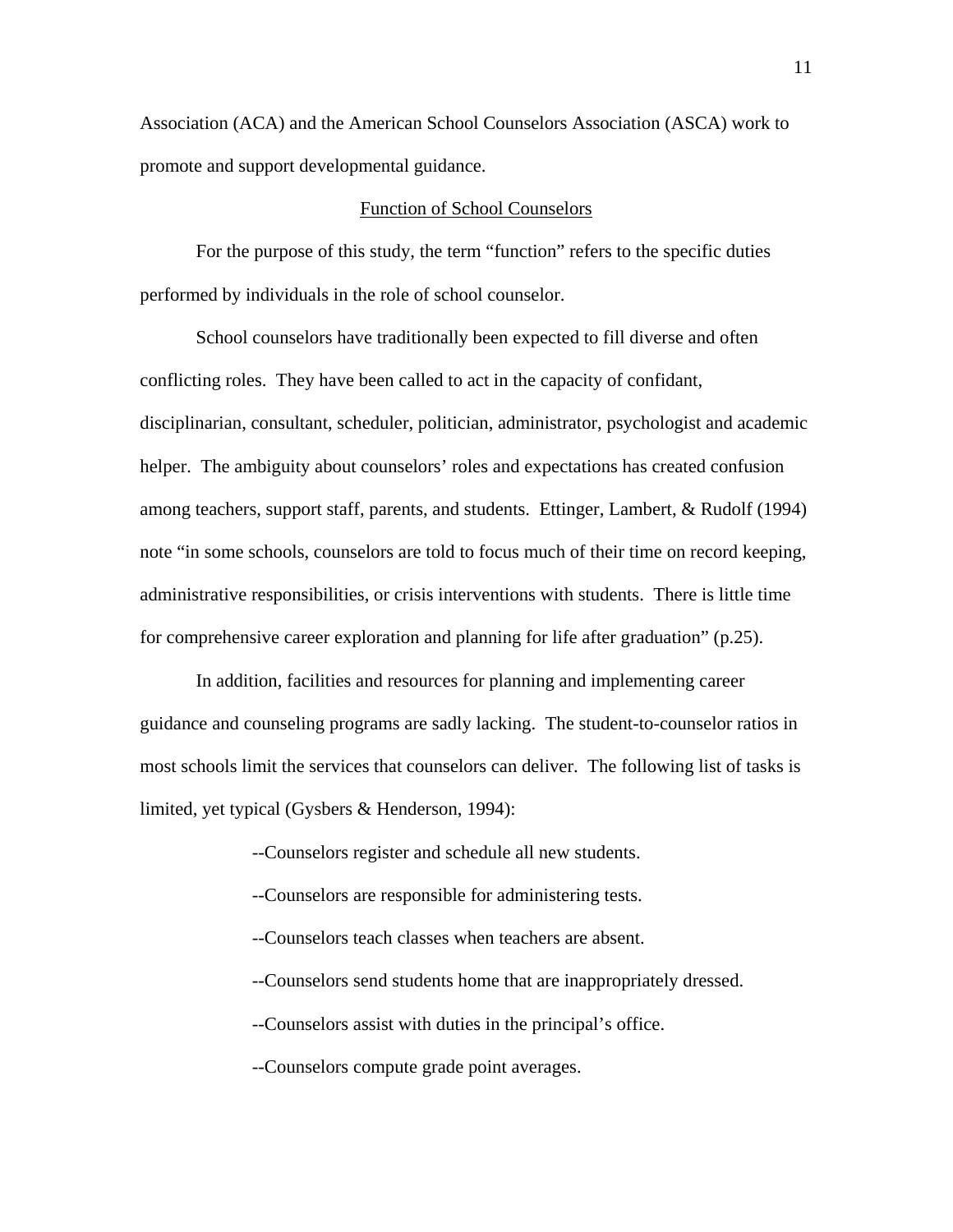--Counselors are in charge of student records.

--Counselors are assigned lunchroom duty and supervise study halls.

With the whole range of unrelated assignments of counselors, it is not surprising that various guidance needs of many students go unmet. When schools fail to clearly define the counselor's role, school administrators, parents with special interests, teachers, or others may feel their agenda ought to be the guidance program's priority. The results often lead to confusion and criticism. Additionally, the changing terminology concerning the guidance program compounds the situation. Traditionally, the guidance program was considered to be an ancillary student service that remained isolated from the instructional program and designed mainly to encourage students to attend college. Furthermore, counselor's work was reactionary and crisis-oriented in assisting students with everyday life occurrences (Walz & Ellis, 1992).

 Adding to the confusion is the perception that school counselors place students in classes based on their personal biases. Some teachers feel that counselors reserve classroom space or counseling time for students they favor (Maddy-Bernstein, 1994). In fact, professional school counselors examine their own biases and stereotypes and understand that they are ethically bound to avoid preferential student treatment. Ultimately, school counselors are cognizant that students are to be held responsible for all their decisions. In turn, students must be aware of and understand all their options if they are to make informed decisions.

 Today there is a general agreement among counselor educators that the guidance program refers to a comprehensive, developmental program designed to benefit all

12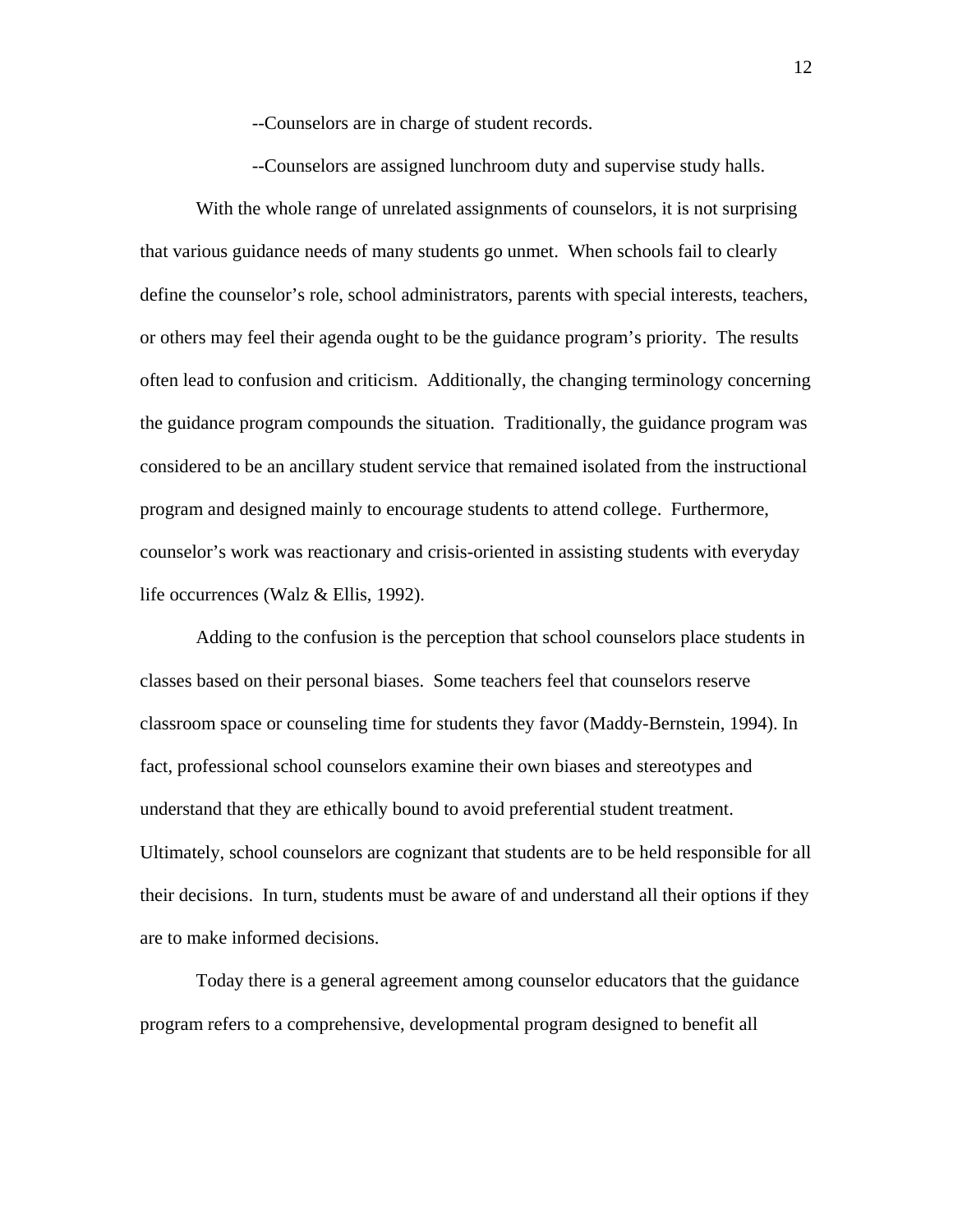students in their journey through school. The program is designed to address the developmental needs of students appropriate to their age group.

 In that light, the function of a guidance counselor is not easily defined. Myrick (2003) suggested that function definition was dependent upon the group of people creating the definition. For example, students may see the function of guidance counselors much differently than do teachers. In turn, teachers may perceive the function of counselors much differently than administrators, who may view their function much differently than do counselors themselves.

 Other variables come into play when trying to determine the function of school counselors. For instance, the functions a counselor performs at the high school level may differ greatly from the functions of an elementary counselor. Additionally, an established and veteran counselor may very well perform different functions than a first-year counselor. Other factors such as age and gender may influence function definition as well.

 The American Counseling Association (ASCA) has devised a description that helps define the function of a school counselor. The definition views guidance counselors as consulting agents, coordinators, and counselors (ASCA, 1997). Other models exist that attempt to explain various counselor functions.

 Myrick (2003) grouped counselor functions into six categories that focus mainly on the development of the student:

- 1. Individual counseling with at-risk or high priority students.
- 2. Small group counseling, preferably with four to five members that meet a minimum of once per week.

13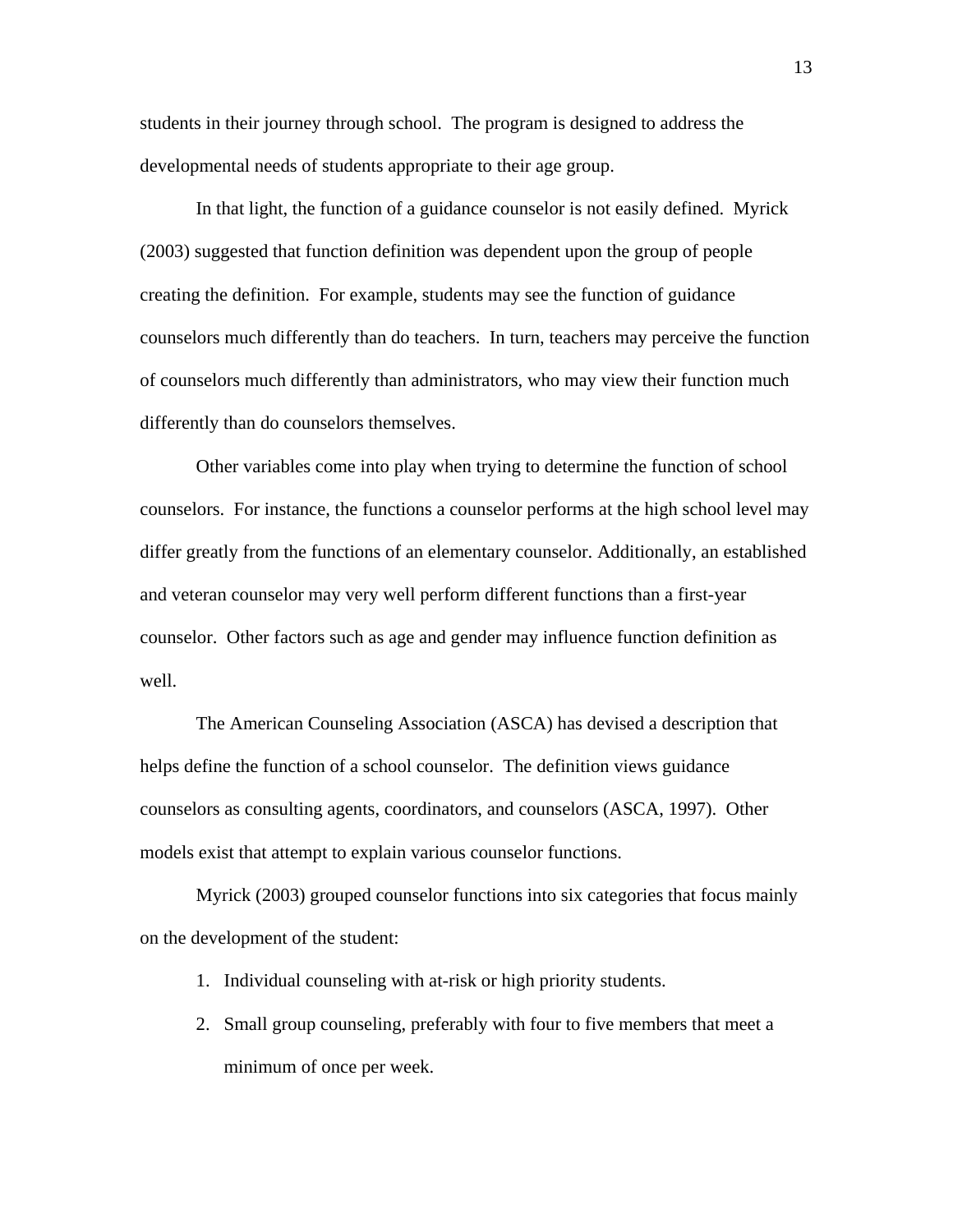- 3. Large group classroom guidance.
- 4. Peer facilitator programs.
- 5. Consultation, with teachers, administration, school personnel, and parents.
- 6. Coordination of guidance services, including testing, career information, educational placement, and orientation.

Gysbers and Henderson (2000) developed a comprehensive guidance model that placed functions into four components:

- a. Guidance curriculum
- b. Responsive services
- c. Individual planning
- d. System support

The guidance curriculum component covers the delivery of classroom lesson plans to all students in the school, as well as consultation with teachers and other school personnel so that they can provide additional guidance lessons. Responsive services covers critical incidents and crisis intervention. Individual planning covers future and career planning for each student. The system support component refers to the supporting role a guidance counselor plays within a complete school system (Hanna & Bemak, 1997).

Gibson and Mitchell (2003) defined counselor functions as guidance activities, and comprised a list of ten activities that serve as a guideline for the overall function of guidance counselors:

- 1. Individual assessment
- 2. Individual counseling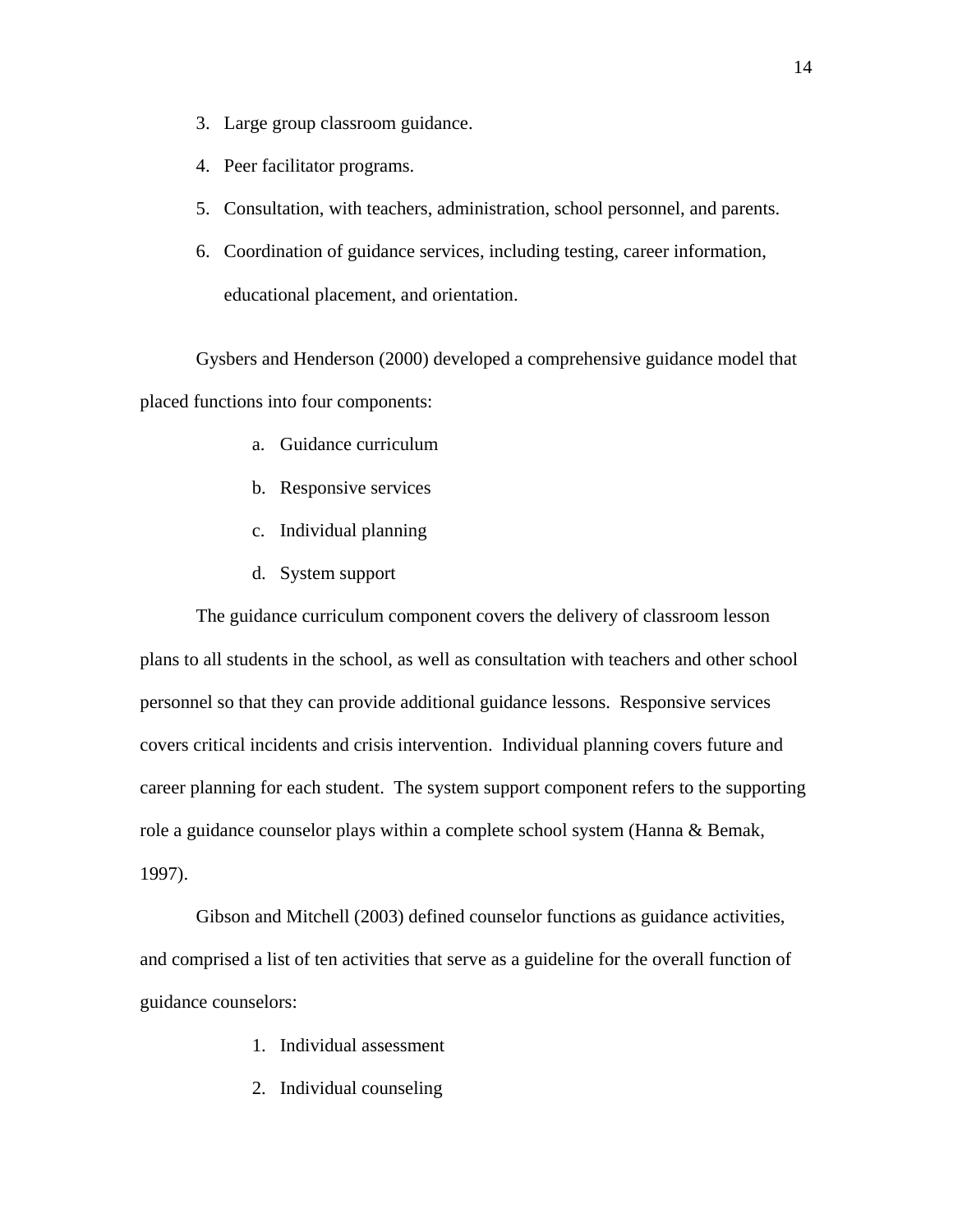- 3. Group counseling and guidance
- 4. Career assistance
- 5. Placement and follow-up
- 6. Referral
- 7. Consultation
- 8. Research
- 9. Evaluation and accountability
- 10. Prevention

Bradley and Stone (1994) stated that the function of guidance counselors varied, depending on the grade and emotional level of the students involved. These authors devised separate guidance principles for both primary and secondary guidance counselors. The function of primary counselors was perceived to be activity driven with students, teachers and parents. The function of secondary counselors was thought to be less activity driven and more cognitively directed. Secondary counselors' functions focused more intently on educational, career, and personal information and development.

 The American School Counselors Association (ASCA) views the primary goal of a school counseling program is to enhance student learning through student development. Student development is comprised of three areas that encompass a variety of student learning competencies. The competencies form the foundation of a developmental guidance program. The three areas of student development are:

- a. Academic development
- b. Career development
- c. Personal/social development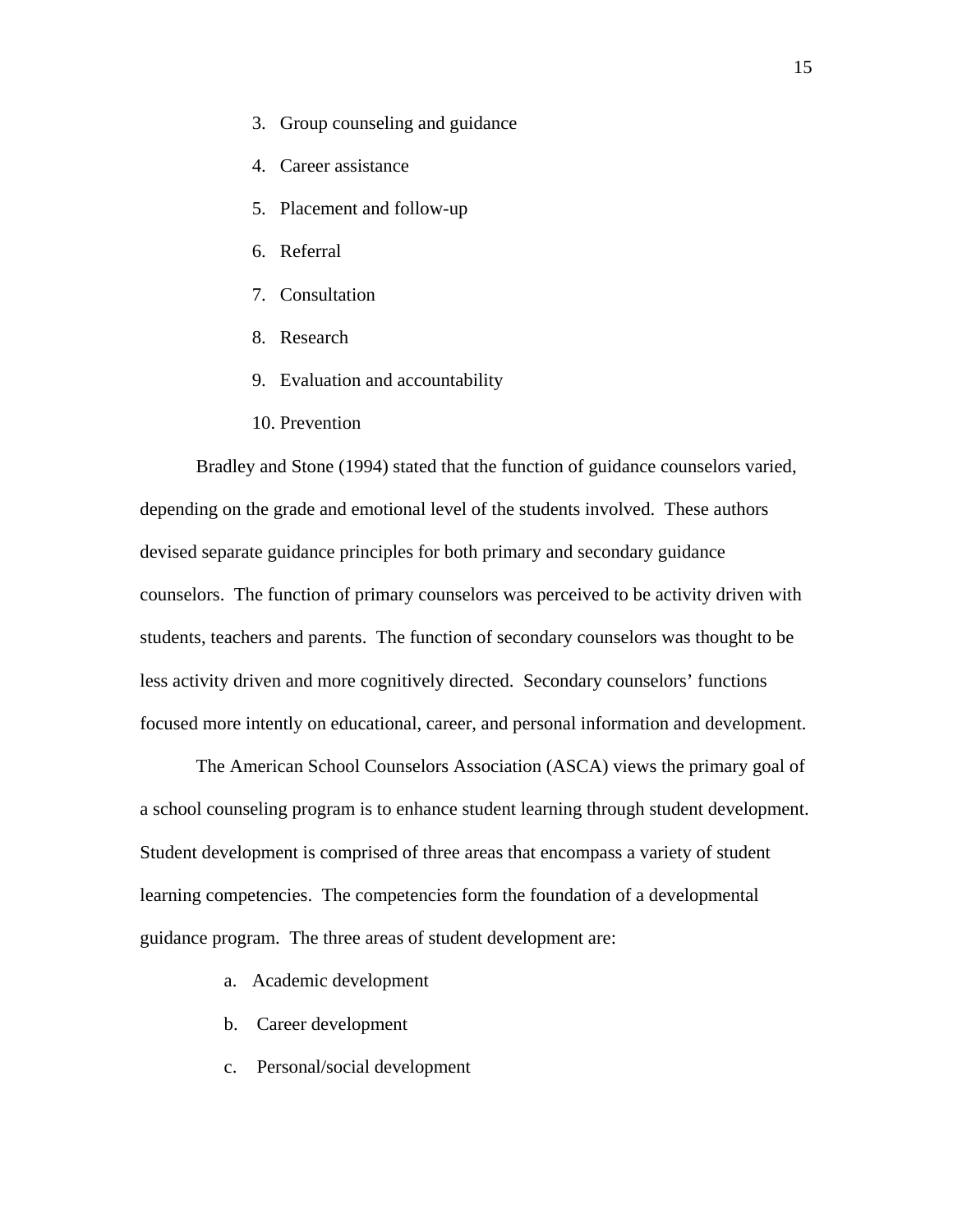Rather than defining specific counselor functions, ASCA recognizes that counselors utilize a variety of strategies, activities, methods, and resources to promote student development. The primary methods in which to deliver an effective school counseling program include:

- 1. Counseling
- 2. Consultation
- 3. Coordination
- 4. Case management
- 5. Guidance curriculum
- 6. Program evaluation and development
- 7. Program delivery

 The Wisconsin Developmental Guidance Model (WDGM) presents an organized and systematic approach to the delivery of an effective developmental guidance program. The model is based on student needs and the developmental stages they pass through; competencies are matched for age and grade-level groups. Like ASCA, the WDGM focuses on three major areas of development: learning, personal/social, and career/vocational. Counselor functions are drawn from these developmental areas (Wilson, 1992).

 The model emphasizes the importance of coordination from a variety of people for a guidance program to be successful. Counselors, along with teachers, work together with administrators and school support staff to provide students a quality, comprehensive guidance program. There is a close relationship between all resource people with the school counselor at the core of the system.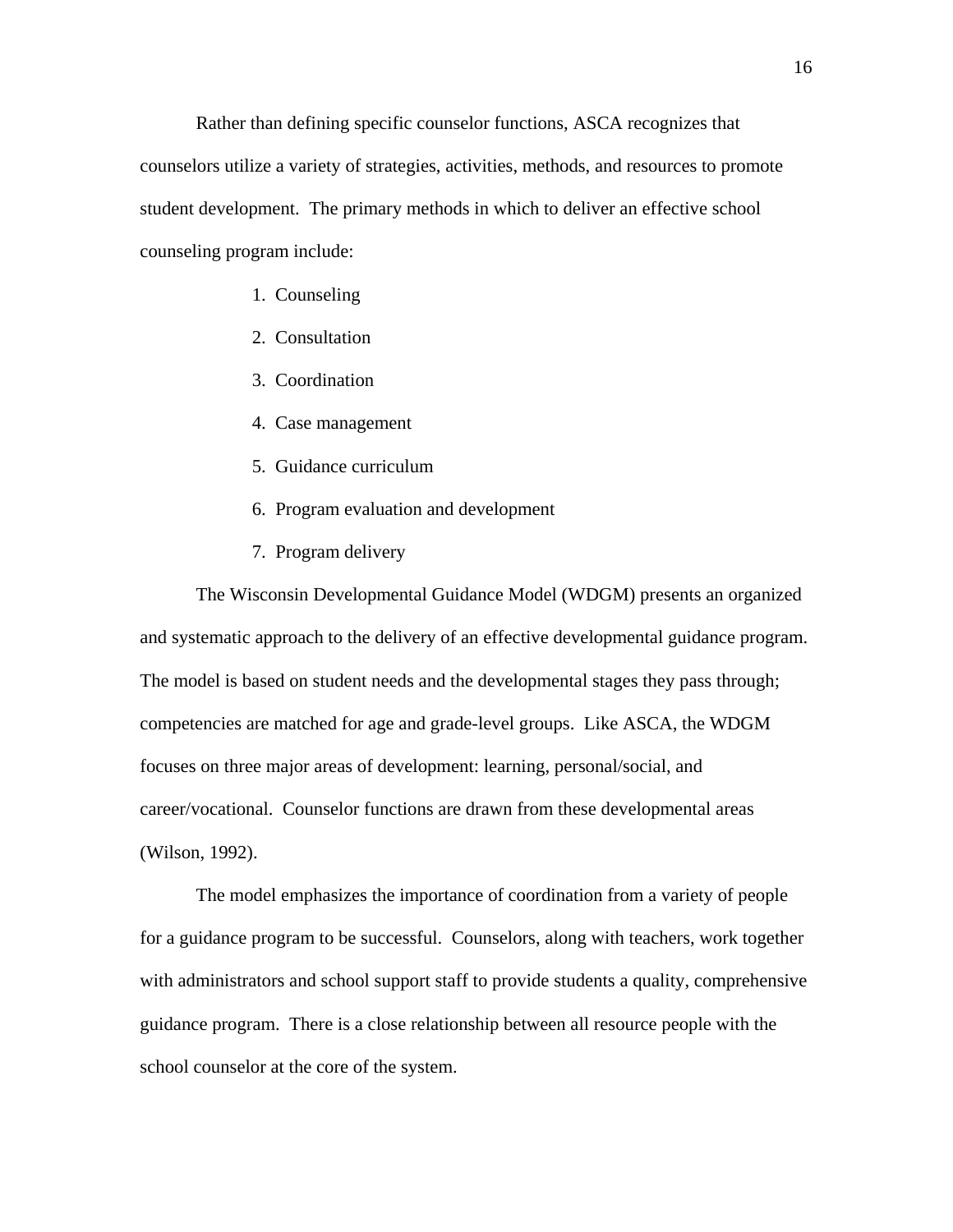#### Teachers' Perceptions of the Function of Guidance Counselors

 The function of school counselors may be perceived differently from one district to another. Perceived functions may also vary among staff members within a single district. It is important for counselors to understand the perceived functions of school personnel so that effective interaction can take place.

 For guidance programs to be truly effective, teachers, counselors and administrators must work together with a common goal in mind. Counselors have a clear perception of their function, but those perceptions may be very different than that of teachers, as well as administrators, students and parents. For truly effective comprehensive developmental guidance to take place, cohesion and cooperation amongst everyone in a school system must exist.

 Counselors depend on teachers for support and interaction. When teachers have varying expectations of the function of counselors, and expectations are unclear, the teacher-counselor relationship is sure to suffer. The result is a guidance program that is rendered ineffective.

 Real teamwork among school staff cannot take place when members don't understand the roles each play. Therefore, it is paramount that roles and expectations are clearly defined for each group. The theory is especially true of teachers, as they spend most of the time with students in the school environment. According to Wittmer (1993), teachers must be considered an integral part of the guidance team.

 Nugent (1990) reported that teachers were the most crucial ally in a counselors attempt to deliver a successful guidance program. Teachers spend more time with students than any other school staff member; therefore they are most apt to influence kids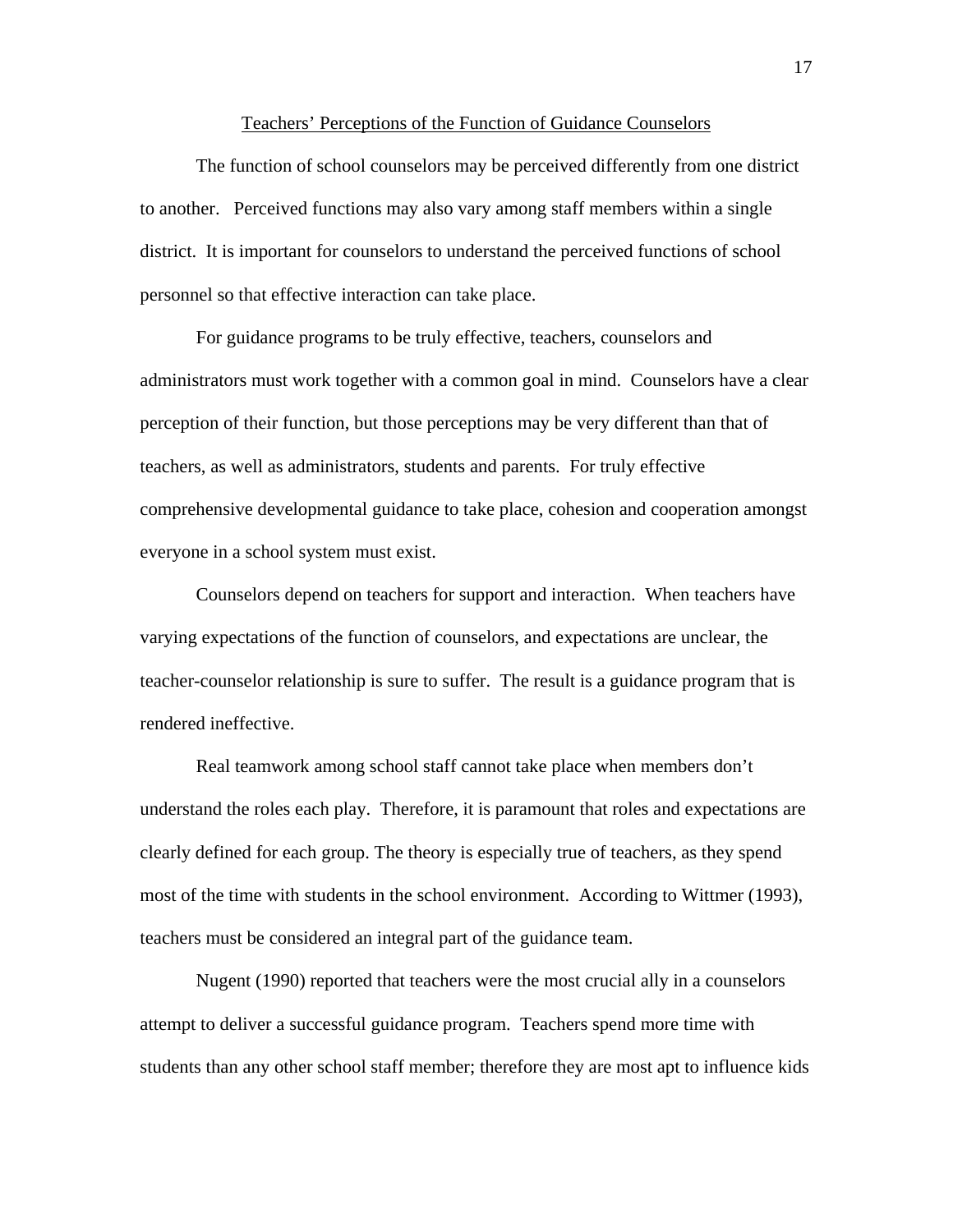both collectively and individually. Their understanding of the goals of developmental guidance is of utmost importance to the success or of a guidance program.

 The knowledge of guidance and counseling possessed by teachers will vary. Generally speaking, most educators are not required to enroll in guidance and counseling courses, limiting their understanding of the profession. In that regard Murro & Kottman (1995) felt that counselors should not assume that teachers know about guidance and counseling, or that they share the counselor's view about goals and outcomes.

 If counselors' goals and those of teachers differ, conflict may be the outcome. Counselors who are doing a thoroughly professional job may discover that teachers and other school staff have a different view of how that guidance program is functioning. For example, teachers and administrators sometimes expect counselors to deal with difficult discipline cases. The expectation is for the counselor to cure the student's disruptive behaviors so as not to burden the teacher or principal (Nugent,1990).

 Some education professionals view counselors as junior members of the administrative team. Some expect counselors to perform bus duty, to teach classes, schedule classes, or monitor lunchroom or hallway behavior (Muro & Kottman, 1995). Ultimately, it is up to the counselors to anticipate and recognize the misconceptions so as to negotiate the true function of a guidance counselor.

 According to Wilgus and Shelley (1988), counselors must have teacher support. To achieve that support, the author suggests honest, open dialogue with teachers upon the acceptance of a counselor position. The dialogue should be geared toward teacher beliefs, delivery style, and expectations of the counselor.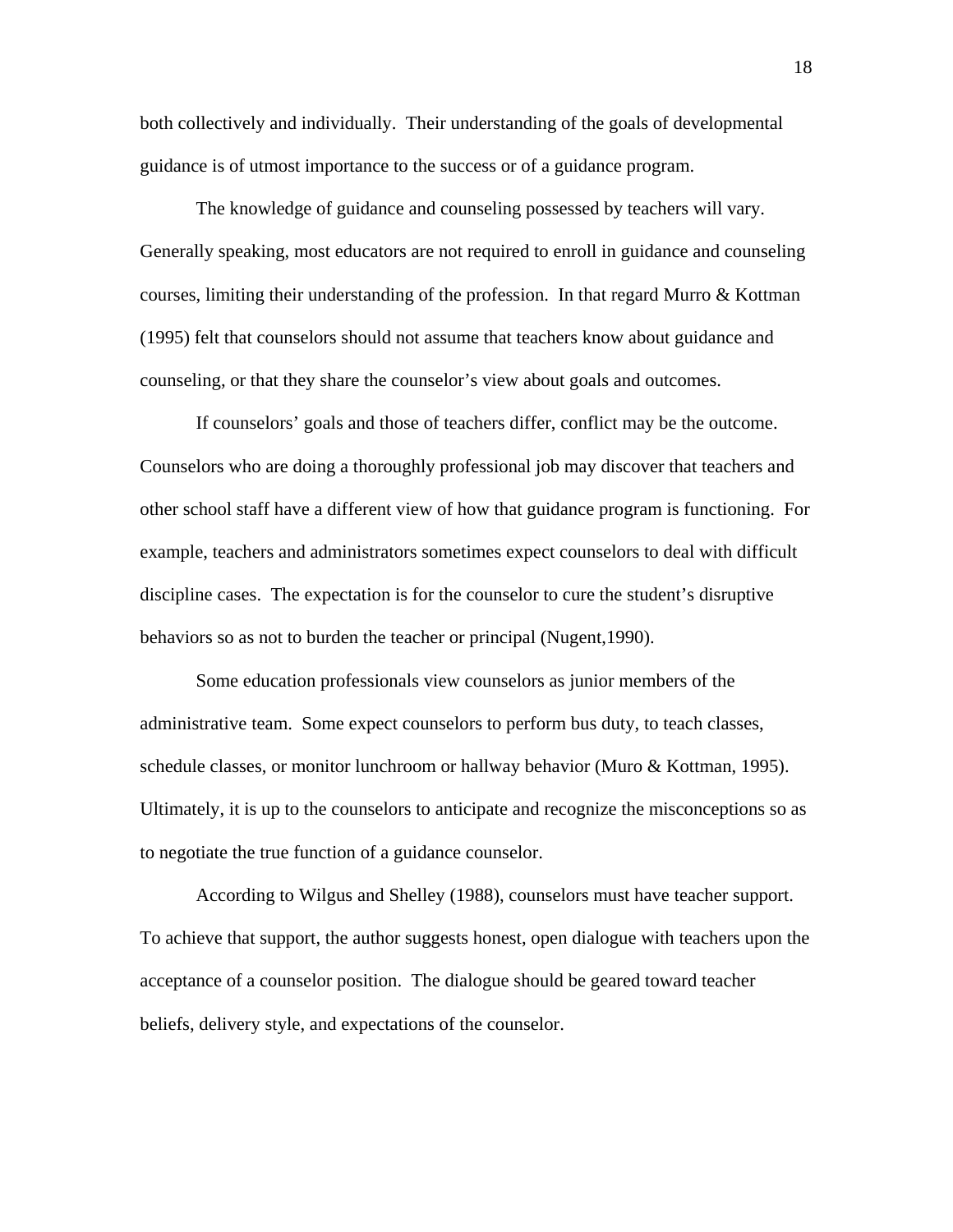Open dialogue may be an important first step in closing the misconception gap between teachers and counselors. Myrick (2003) listed a myriad of commonly held misconceptions teachers have concerning the function of counselors. For instance, some teachers view counselors as administrative assistants, or evaluators. Others view counselors as dean of students, or administrator of discipline. Often teachers view counselors as strictly pro-student, and as such counselors always side with the students on issues of question.

 Studies have been conducted examining the perceived role of guidance counselors. In one such study, counselors were found to be viewed in a "Helper Role" and a "Consultant Role." In the "Helper Role," counselor functions were as group and individual counselor, interpreter of test results, referral maker, and conductor of classroom guidance lessons. In the "Consultant Role," counselors provided professional advice in classroom assessment, role-playing, home visits and curriculum planning (Ginter, Scalise, & Presse, 1990).

 Valine, Higgins & Hatcher (1982) studied teacher attitudes toward counselors functioning in 1972 and again in 1980. In the 1972 study, researchers found that 12% of teachers sampled felt that counselors had an easier job than they. In 1980, 37% of the sample held this view. Thirty-five percent of both samples were "undecided" in understanding the role of counselors. In 1980, a significant number of teachers viewed counselors as ineffective; 26% stated this feeling and 32% were "undecided" (Valine, et al., 1982).

Wilgus and Shelley (1988) asked both teachers and counselors to participate in a role analysis of school counselors. Fifteen specific counselor duties were listed by the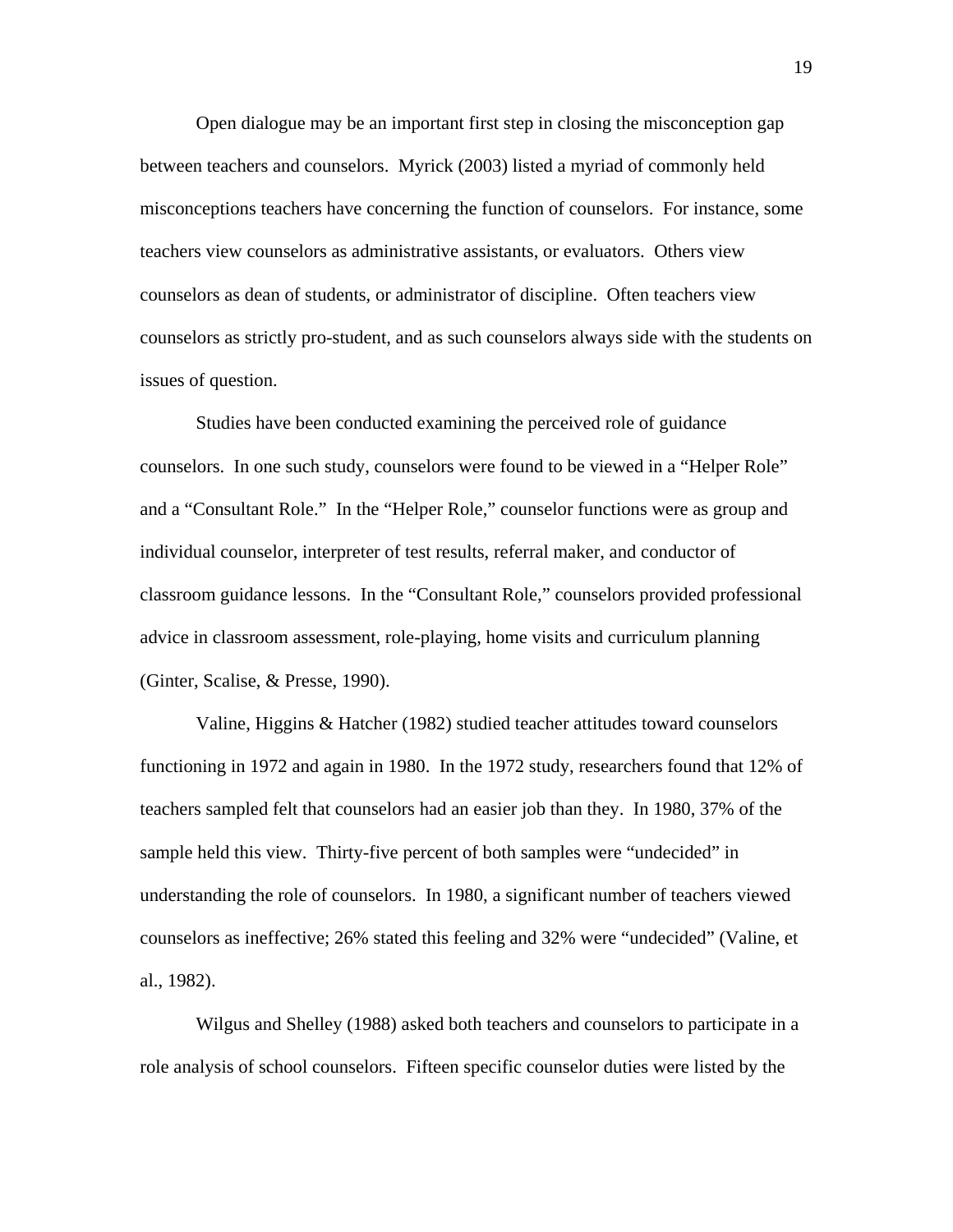authors: parent education, guidance and counseling-oriented meetings, individual counseling, group counseling, classroom programs, recognition programs, staff consultation, individual testing, group testing, staff development, referrals, classroom observations, parent contact and other (i.e. lunch room duty, bus duty, classroom substitutes, and administrative duty). Teachers and counselors rank-ordered their perceptions of how counselors spend their time. Counselors then kept a log of how they actually spent their time. The research showed that teachers perceived counselors as spending the majority of their time on individual counseling, group counseling, and parent contact, respectively. The counselor log showed that counselors spent most of their time on individual counseling, other and staff consultation, respectively. Teachers ranked other the lowest as a counselor function. In reality, other was second only to individual counseling. The researchers found that teachers thought of counselors as consultants (Wilgus & Shelley, 1988).

 Alaniz (1990) conducted research that surveyed teachers and guidance counselors in eight large urban and suburban high schools. The study measured the frequency of dialogue between counselors and teachers. The results showed a general lack of communication from both counselors and teachers toward one another. The author argued that organizational solutions are needed to promote contact between the two parties. The study concluded that teachers' perceptions of the counselor role create incongruence between counselor cognition of their role and teacher perception of the counselor role. (Alaniz, 1990).

 In research conducted by Morris and Hueschen (1990), questionnaires were sent to one teacher and one counselor at each of 117 schools that had participated in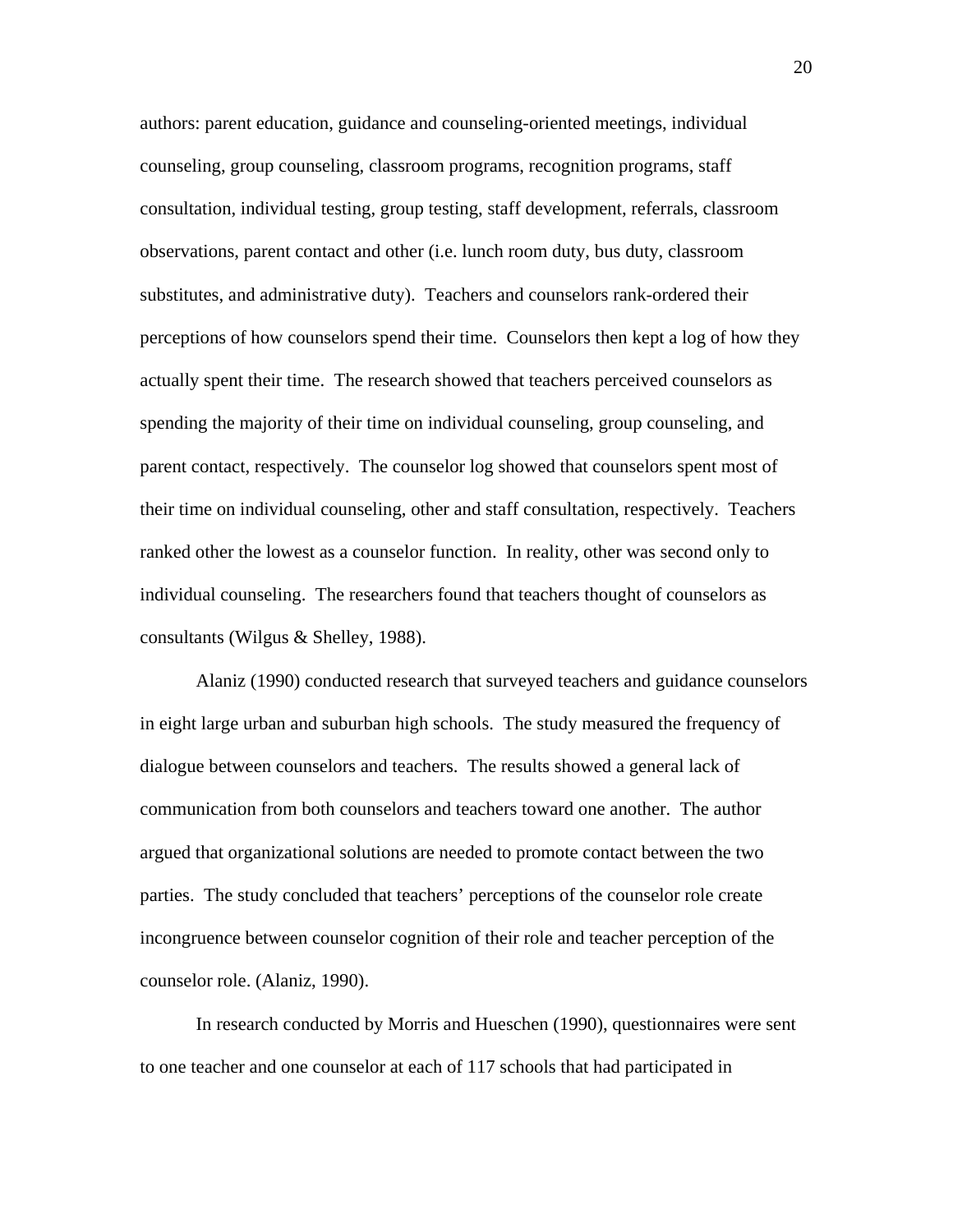Transescent Seminars held at the University of Wisconsin in Platteville. Responses were obtained from teachers and counselors and were analyzed in terms of counselor roles proposed in the Wisconsin Developmental Guidance Model. Both teachers and counselors completed identical forms, rating the extent of involvement of the counselor in each of 14 roles. The counselor role ranked highest by teachers and counselors was "Consultation with teachers about individual student concerns." The second ranked role according to teachers was "Consultation with parents." Teachers saw counselors as being more involved in their activity than counselors ranked themselves. The third ranked role according to teachers as "Individual counseling with students." The fourth ranked role according to teachers was "Consultation with administrators." Teachers and counselors were in close agreement in their ratings of consultation with teachers about individual student concerns and individual counseling with students. There were significant differences in the average ratings of only four roles: consultation with parents, referral of students to community agencies, consultation with teachers about classroom activity development, and consultation with teachers about professional concerns of the teacher (Morris & Hueschen, 1990).

Hughey, Gysbers and Starr (1993) surveyed students, parents and teachers in Missouri. The researchers found that teachers perceived counselors as facilitators of individual and small group planning for personal education, and career goals. Teachers also believed that counselors performed staff and parent consultation, test interpretation, public relation activities for staff and the community, classroom guidance activities, small group counseling, and student referrals.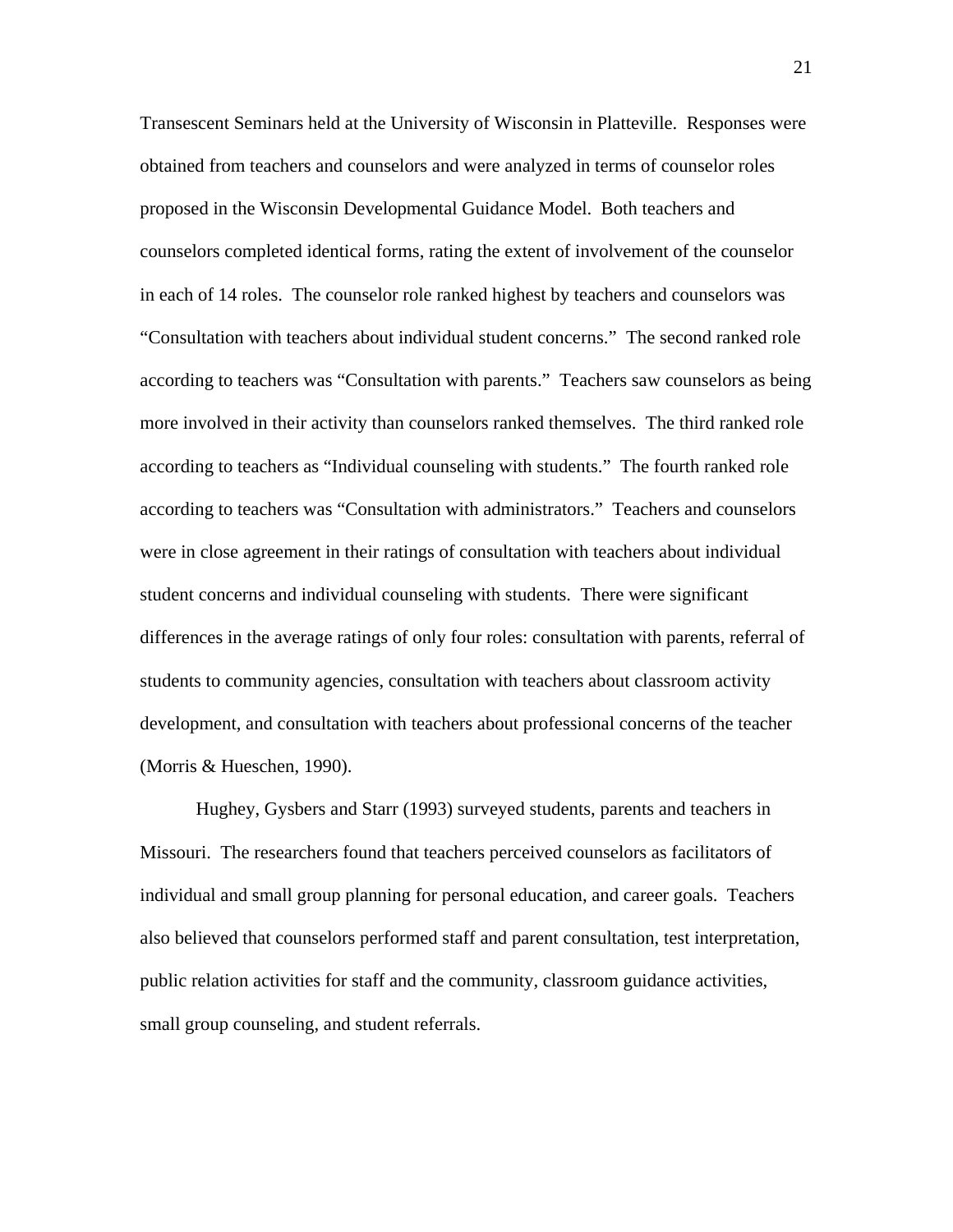Quarto (1999) investigated teacher perceptions of school counselors with and without teaching experience. The study examined perception of teachers on counseling effectiveness of experienced and inexperienced school counselors in the United Stated, issues on teaching experience of school counselors, comparison between perceptions of principals and teachers on effectiveness of counselors, and relationships between counseling effectiveness and work experience. A total of 152 teachers participated in the study from four states. The researcher found that teachers perceived school counselors with prior teaching experience to be the most effective in carrying out general counselor functions followed by those with community mental health experience and then those with insurance experience. Teachers perceived school counselors with teaching experience to be the most effective in carrying out general counselor functions, followed by those with community mental health and insurance experience, respectively. Teachers also perceived the type of prior work experience to be a significant factor in how effective school counselors are in interviewing a student with an emotional or behavioral problem. Teachers perceived school counselors with teaching experience to be the most effective in addressing an emotional or behavioral issue. Finally, teachers were asked to indicate which counselor they would prefer to work with based on the counselor descriptions only. Ninety-three percent indicated a preference for the school counselor with prior teaching experience, 6% for the school counselor with community mental health experiences, and 1% for the school counselor with insurance experience (Quarto, 1999).

 Cuskey (1996) believed perceived counselor roles were paramount to the effectiveness of a developmental guidance program in elementary schools. The author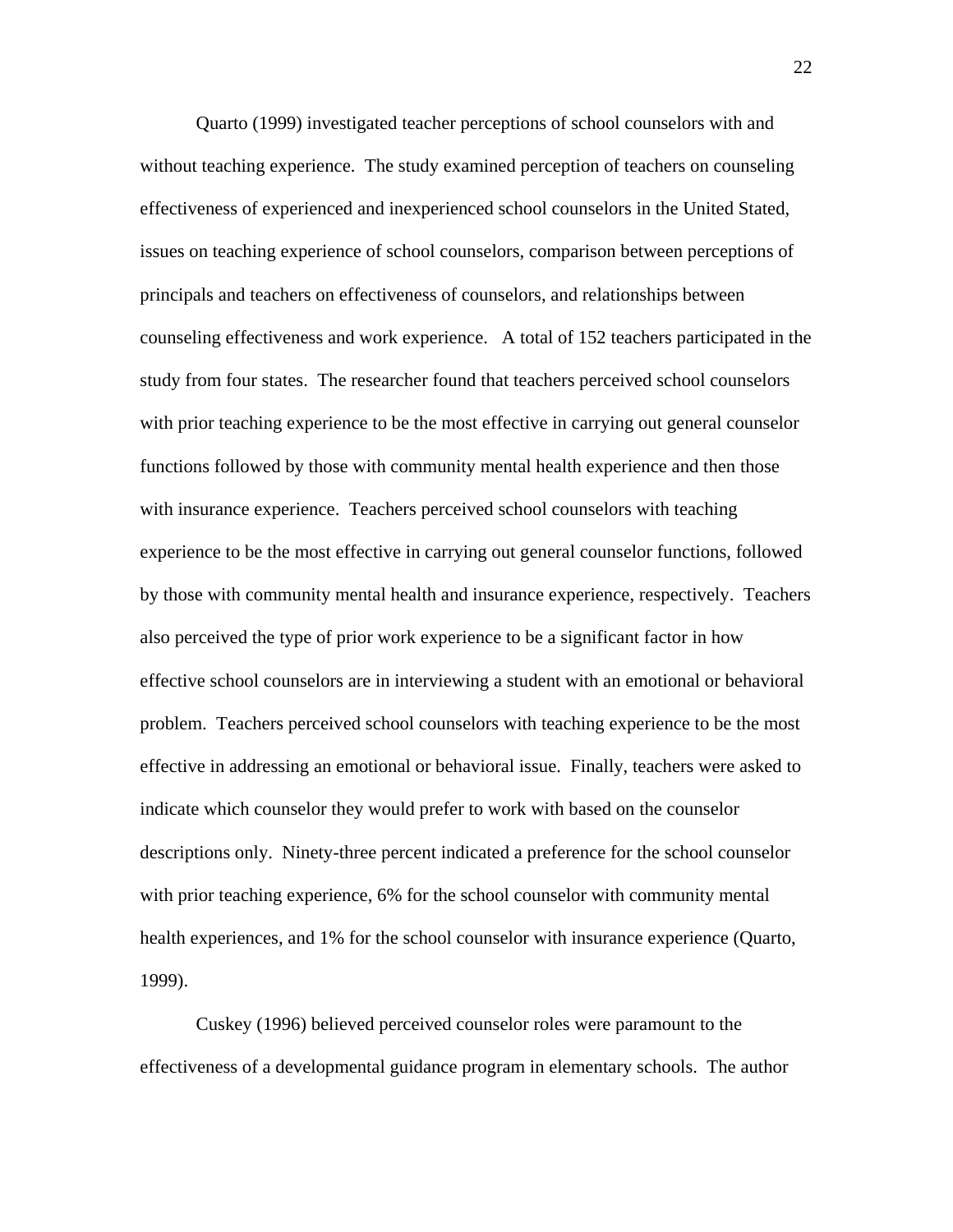devised a study in which teacher perceptions regarding school counselors' functions and effectiveness in public elementary schools were examined. The research found that the most commonly perceived counselor roles by teachers were: 1) planning appropriate classroom activities, 2) contributing constructive ideas and suggestions in support of classroom teachers, 3) assisting teachers in helping students, 4) providing classroom presentations that reinforced skills and attitudes, and 5) including classroom guidance activities that were effective in making children more aware of their own behavior and feelings, were effective with parents, and provided the school with a positive climate. In addition, school counselors were seen as the most competent in the area of consultation, followed by delivery of classroom guidance. Counselors were viewed as less effective in the area of individual and small group counseling. The elementary teachers who participated in the study felt the most valuable services offered by their counselors were consultation and support for teachers, individual counseling, and developmental/classroom guidance activities. Counselors were not perceived as being available for individual counseling at the level desired (Cuskey 1996).

 Oyaziwo and Imonikhe (2002) investigated how teachers view the role of school counselor at the secondary level. The researchers found that teachers believe school counselors should coordinate guidance services in the school, provide career information to students and assist them in their choice of career. Teachers also felt that counselors should act as advisors to students on disciplinary matters, deal with common juvenile problems such as truancy and stealing, and assist with administrative duties other than those of the guidance program. It was felt that counselors should also provide individual and group counseling to students, help students develop appropriate social skills, and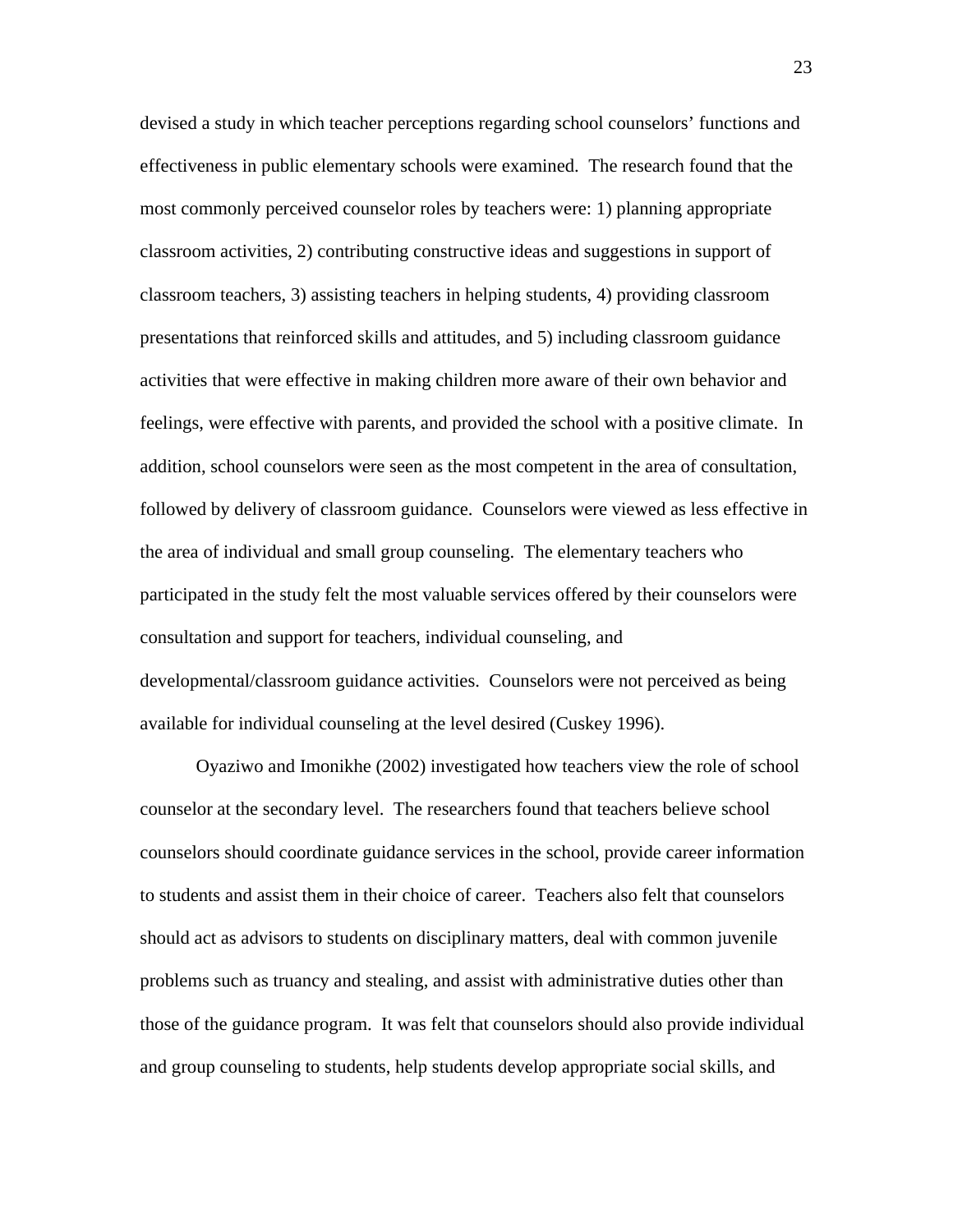refer students to outside sources for additional assistance. The sampled teachers indicated that school counselors should not be responsible for collecting information about opportunities open to students, or for keeping students' cumulative records. It was felt that counselors should not administer psychological tests. Finally, the study showed that teachers believed secondary school counselors should deal with the following types of situations, listed in order of importance: educational problems, personal-social problems, career or vocational problems, and psychological problems ( Oyaziwo & Imonike, 2002).

 It is evident that a variety of teacher perceptions exist regarding the function of school counselors. The perception may vary depending on the type of school and educational level of the teachers in question.

 It has been suggested that the overall function of school counselors remains the same regardless of what level (primary or secondary) in which the school counselor works and regardless of teachers' perceptions. Wittmer (1993) felt that a successful developmental guidance program is one in which all school staff, including teachers, understands and appreciates the role of the school counselor. The primary task of developmental school guidance counselors was to assist all students in becoming more effective learners by providing them with appropriate programs and services in order to improve their education and learning throughout life.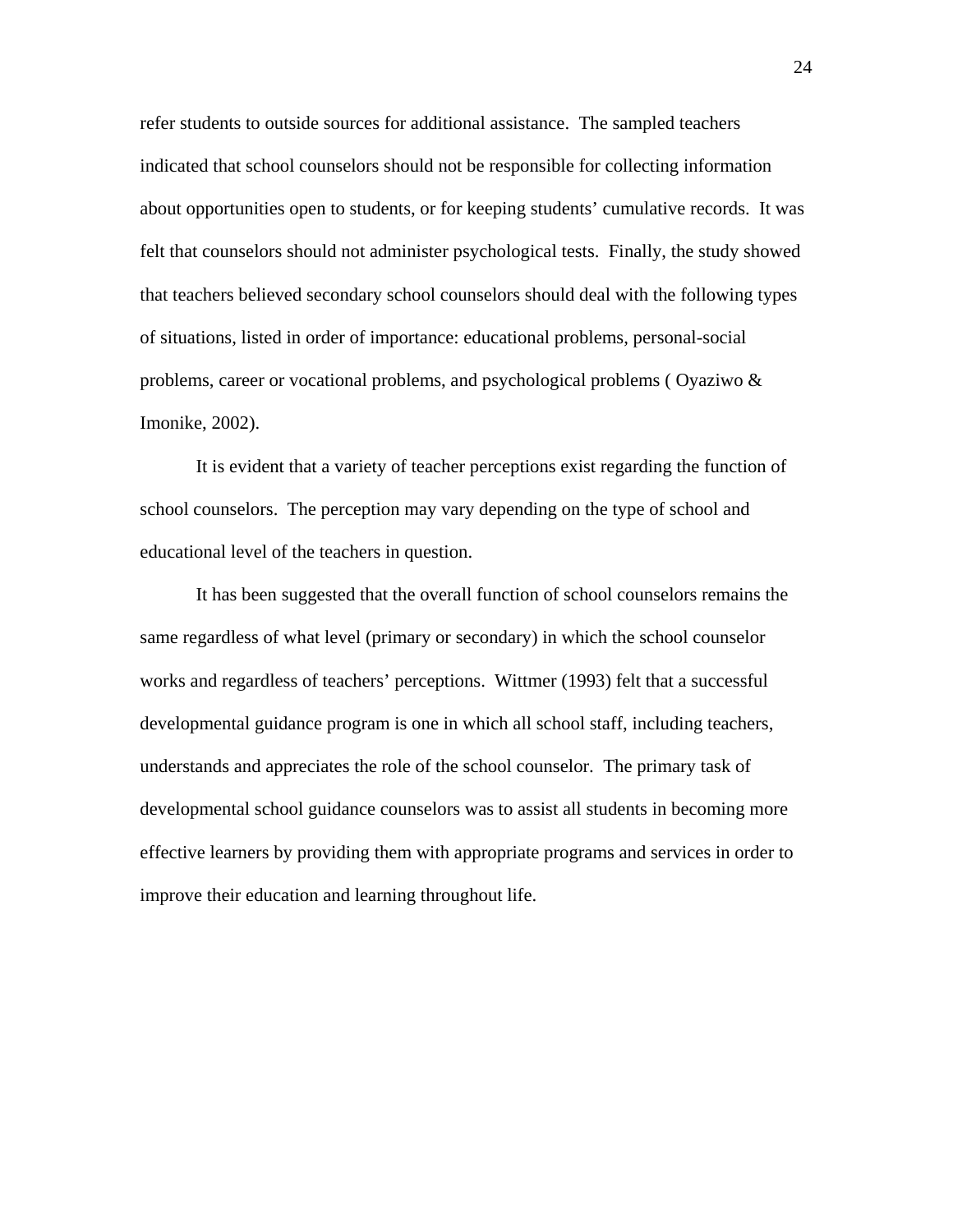# Chapter 3

# Critical Analysis

# **Introduction**

In performing a complete and detailed review of the origins of guidance counseling, the function of school counselors, and teachers' perceptions of school counselors, this chapter will evaluate the information briefly. A summary of the literature will be given, discussing the main points and important findings. An evaluation of these findings will be made. Finally, recommendations for further research in the area of school counselor function and teachers' perceptions of the function of school counselors.

## Summary of Findings

 The early function of guidance in a school setting was vocational educational training. Teachers were the main providers of guidance, which focused solely on career guidance. Little emphasis was placed on the development of the student as a whole. Key figures in the early evolution of guidance were William Burnham, Frank Parsons, Eli Weaver and Jesse B. Davis.

 World conflict forced change and growth in the development of guidance. Mistakes made in assigning soldier tasks during World War I heavily influenced the creation of career tests. By World War II, all branches of the armed serviced used the tests to better place their recruits. Professional educators adapted the tests to use with students, where it eventually became part of school guidance.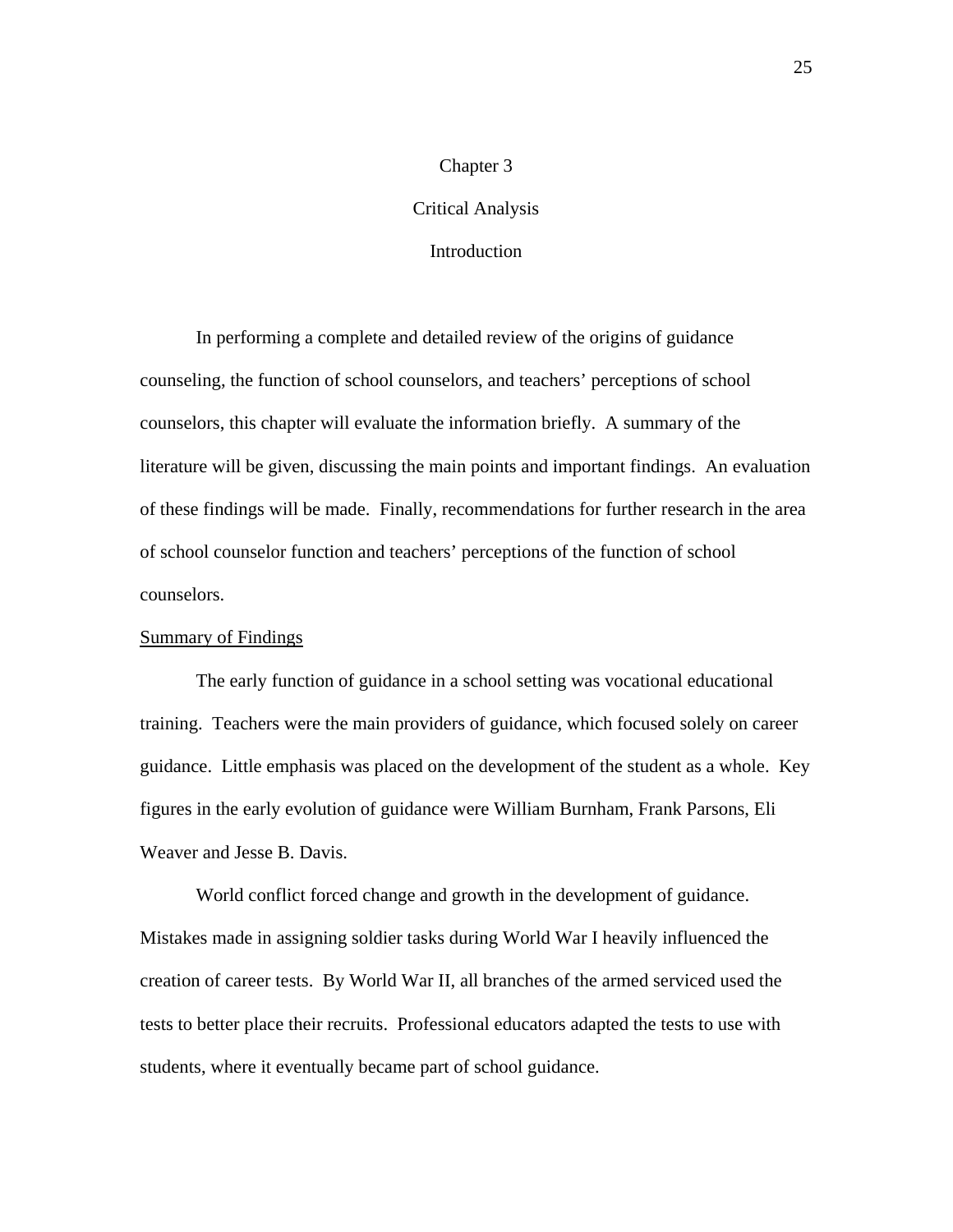The field of guidance counseling expanded further with added emphasis placed on the mental health of students. By the 1960s, counseling meant more than merely advising students on career options. Federal legislation made it mandatory for schools to employ a high school guidance counselor in order to secure specific funding. Further legislation later in the 1960s encouraged school districts to employ guidance counselors at the elementary level as well.

 School guidance counseling has continued to change and grow, while incorporating new findings and improving delivery methods. Known as developmental guidance, the practice takes a comprehensive approach to all aspects of students' well being, through the students' educational careers. Working to promote and support developmental guidance are professional organizations such as the American Counseling Association and the American School Counselors Association.

 A large portion of the literature review focused on the function of school counselors. Studies have shown much ambiguity over the actual tasks expected of a guidance counselor; some education professionals profess to not know the actual function of counselors. Additionally, counselors were often assigned tasks for which they were not trained. Often, those tasks were laid upon counselors because of logistical problems, a lack of manpower, or the misconception that counselors don't have enough to do. With the persisting confusion comes a lack of teamwork, coordination and cohesion between counselors and other school staff members. Ultimately, the misconceptions result in students not getting their needs met.

 Various researchers have devised models explaining the many functions of developmental guidance counselors. The models were developed in response to the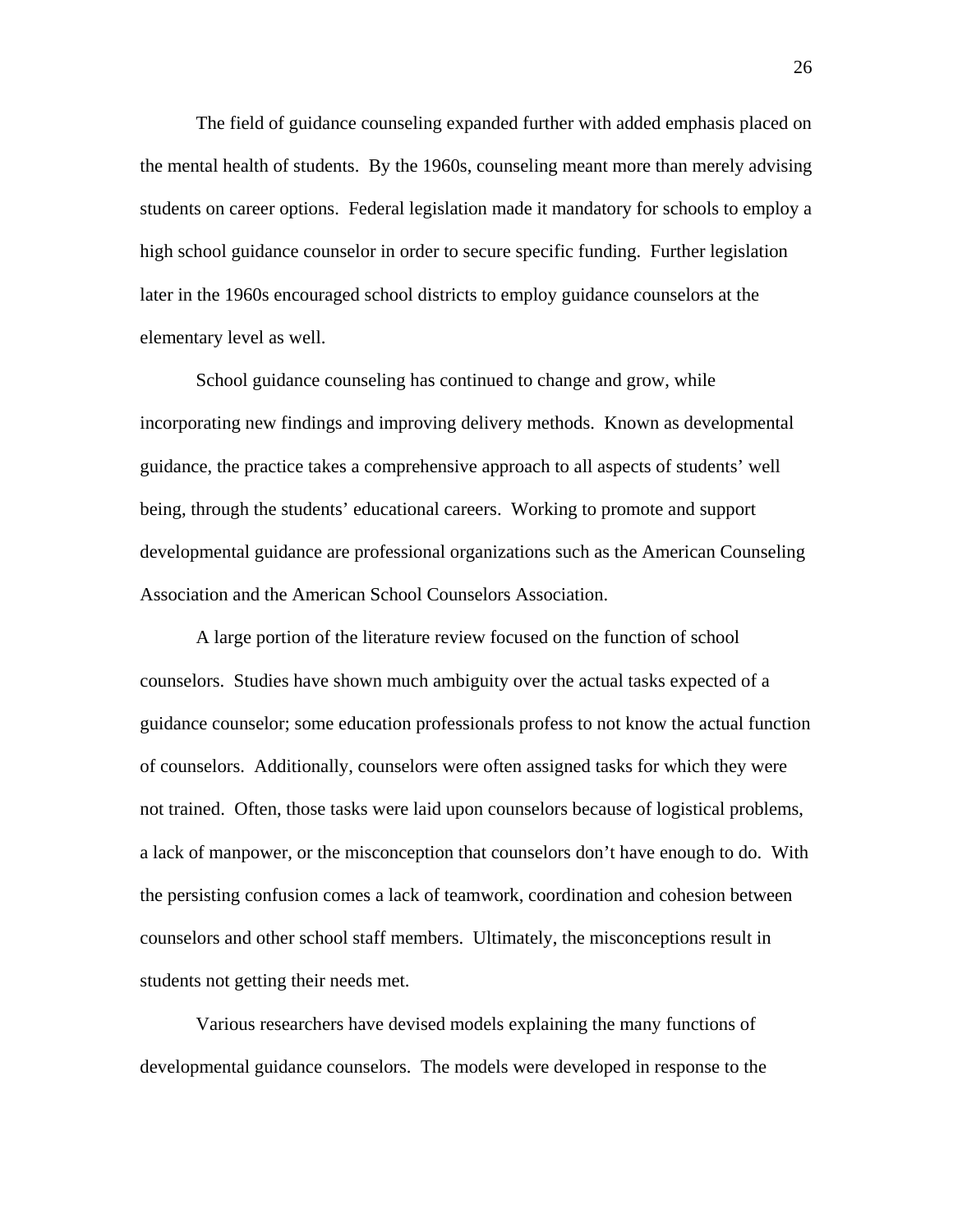misconceptions concerning actual counselor functions. Although some differences do exist, most researchers agreed upon general counselor functions and overall guidance outcomes.

 The American School Counselors Association views the primary goal of a school counseling program is to enhance student learning through student development. The three areas of student development were academic, career, and personal/social. The areas of development were meant to be emphasized to all students in all grade levels. The Wisconsin Developmental Guidance Model has incorporated similar developmental areas, and emphasizes teamwork and coordination among counselors, teachers, administrators and support staff for a guidance program to be comprehensive and effective.

 Several studies have pointed to teachers as the counselor's most important ally in delivering an effective guidance program. Guidance cannot succeed without their support. There are indications that teachers hold varying expectations and misconceptions about the role and function of guidance counselors.

 A review of literature produced several studies in which teachers view counselors' functions as administrative in nature. Counselors were seen as viceprincipals, dean of students, or discipline figureheads. Disparity existed between how teachers perceived counselors to spend their time and how counselors actually spent their time. Some studies suggested that teachers perceived counselors to be biased, lazy, or pro-student at the expense of the teacher. At the same time, research noted teachers perceive a need for school counselors in schools and a general willingness to cooperate with them despite incongruence.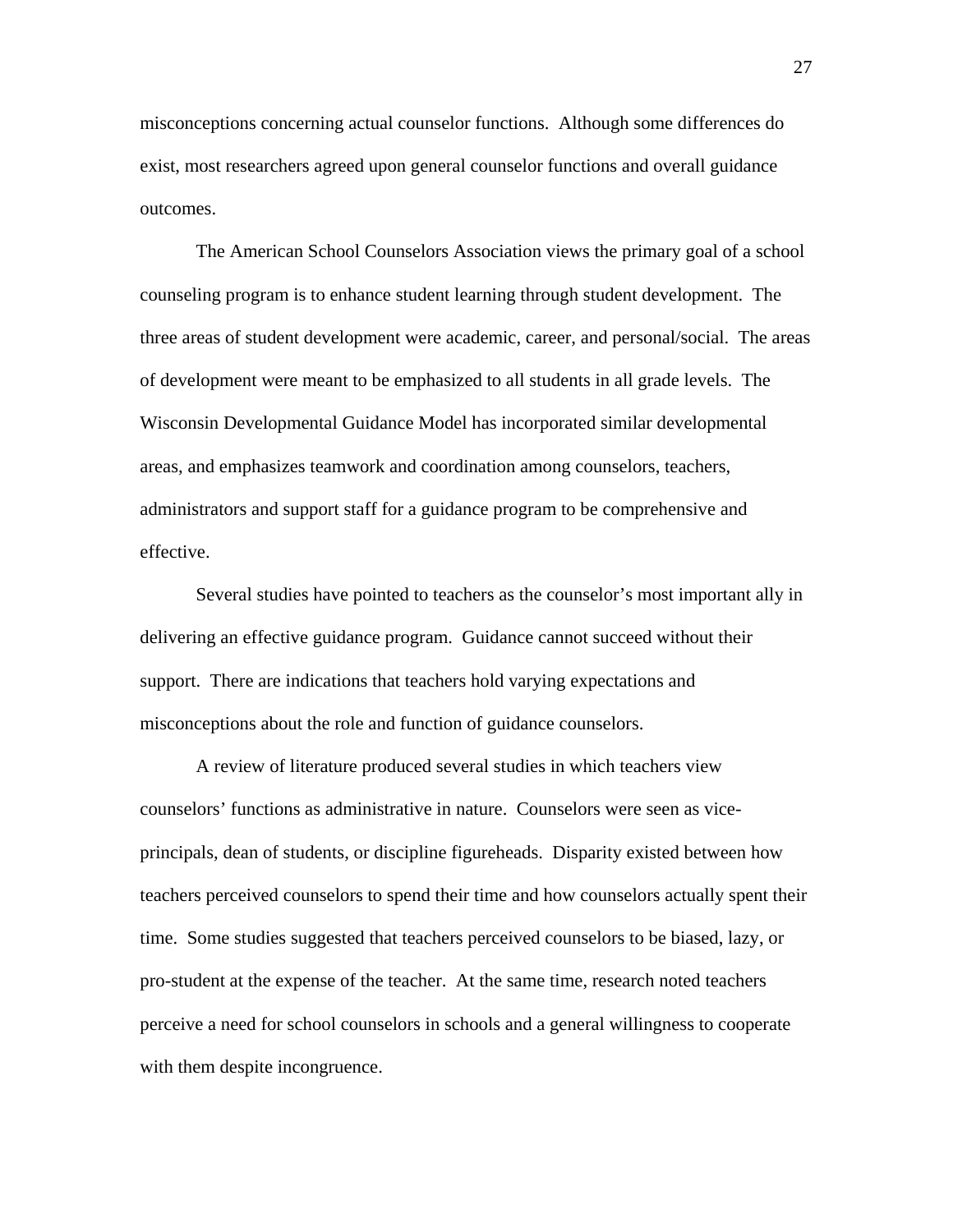Experts in the field of guidance counseling have acknowledged the disparity between teacher and counselors regarding the counselors' function. They have reiterated the importance of communication between all school staff members, including teachers and counselors. Despite misconceptions, the ultimate goal of comprehensive developmental guidance programs is to assist students in their education and learning throughout life.

#### **Conclusions**

 The concept of school guidance has changed and grown into a comprehensive, developmental program designed to assist all students. Guidance models have been established to provide professionals in the field a clear set of constructs in which to work. While the profession of school counseling has been in existence for quite some time, it is evident that the function of school counselors is poorly understood by those outside of the field (Maddy-Bernstein, 1994).

 Several studies related to the function of school counseling have focused on teacher perceptions. An overwhelming amount of research has suggested that the perceptions of the function of school counselors differ greatly between teachers and counselors. The differences in perceptions can result in a lack of cooperation, miscommunication, mistrust, or a combination of all. The result is at best, a guidance program that is not comprehensive. At worst, the result is a completely ineffective guidance program (Quarto, 1999).

 Why do these misperceptions, therefore misunderstandings, persist within and among educational professionals? Who is to blame for the lack of congruence between educators, who, by and large hold the best interests of the students at heart? Answers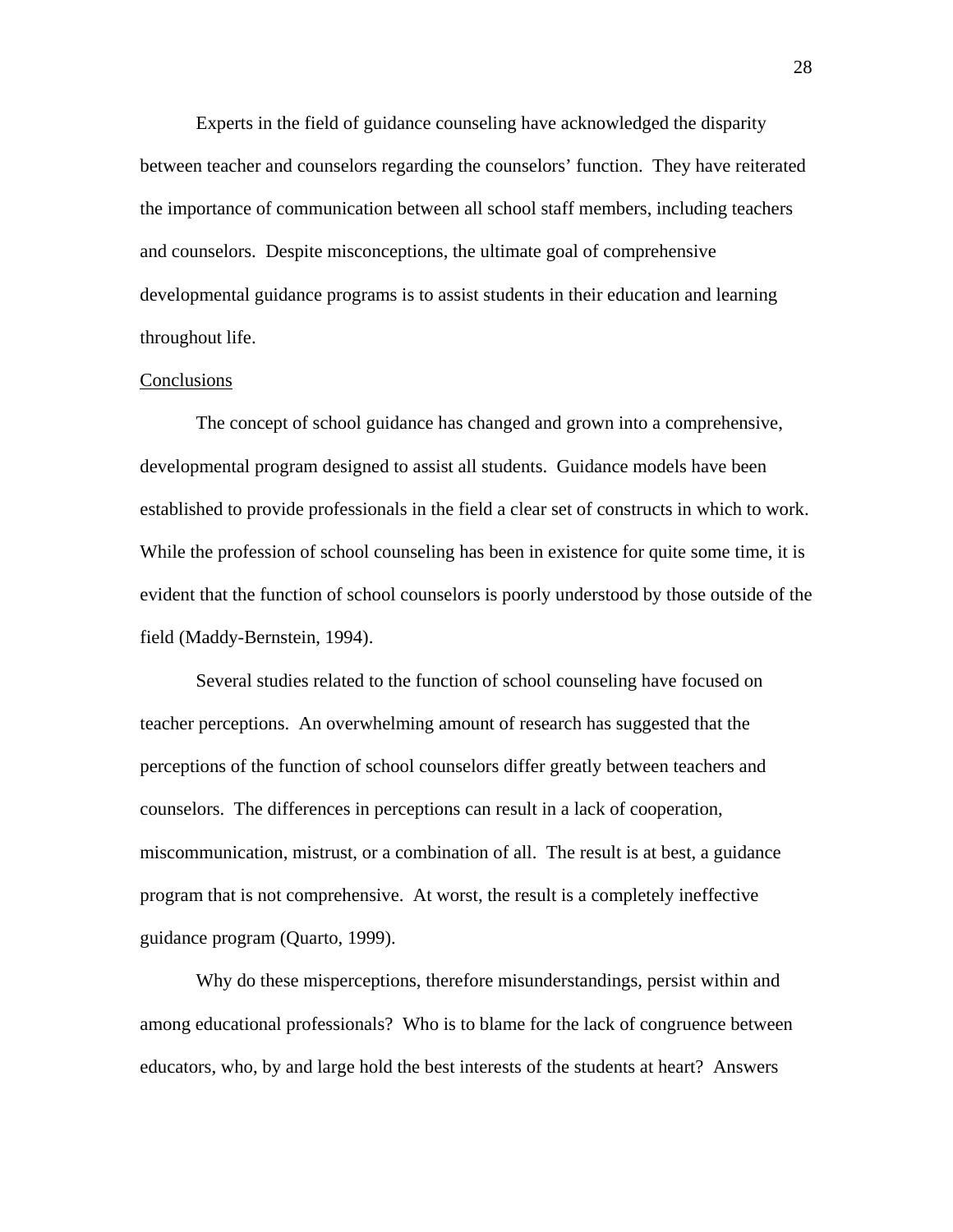may lie in the requirements mandated for prospective counselors, teachers and administrators alike. Undergraduate courses required for elementary and secondary education certification may overlook the function and significance of guidance. Thus, with little background information about the concept of developmental guidance, it is easy to comprehend why teachers may perceive it differently.

#### Recommendations

 Several recommendations pertaining to the function of school counselors have resulted from compiling this literature review. The literature has recommended that counselors acknowledge the misconceptions held by all school personnel concerning functions.

 Another recommendation is for counselors to better understand themselves and the activities they perform for students and school staff to seek assistance from them. Accordingly, school counselors need to educate students, teachers, and others about the activities and services they offer. Seminars and conferences can be scheduled to keep all groups informed of the functions of the counselor.

 The literature recommended that school counselors continue to pay close attention to how others perceive them. They should hold respect for the viewpoints of all staff members, especially teachers, in order to continue to progress in their mission of developing an effective guidance program.

 A final recommendation related directly to those who train school personnel. The review of literature may be used in various undergraduate and graduate instructional programs that prepare pre-service teachers and administrators. An understanding of the literature would contribute to an increased awareness of the perceived role and function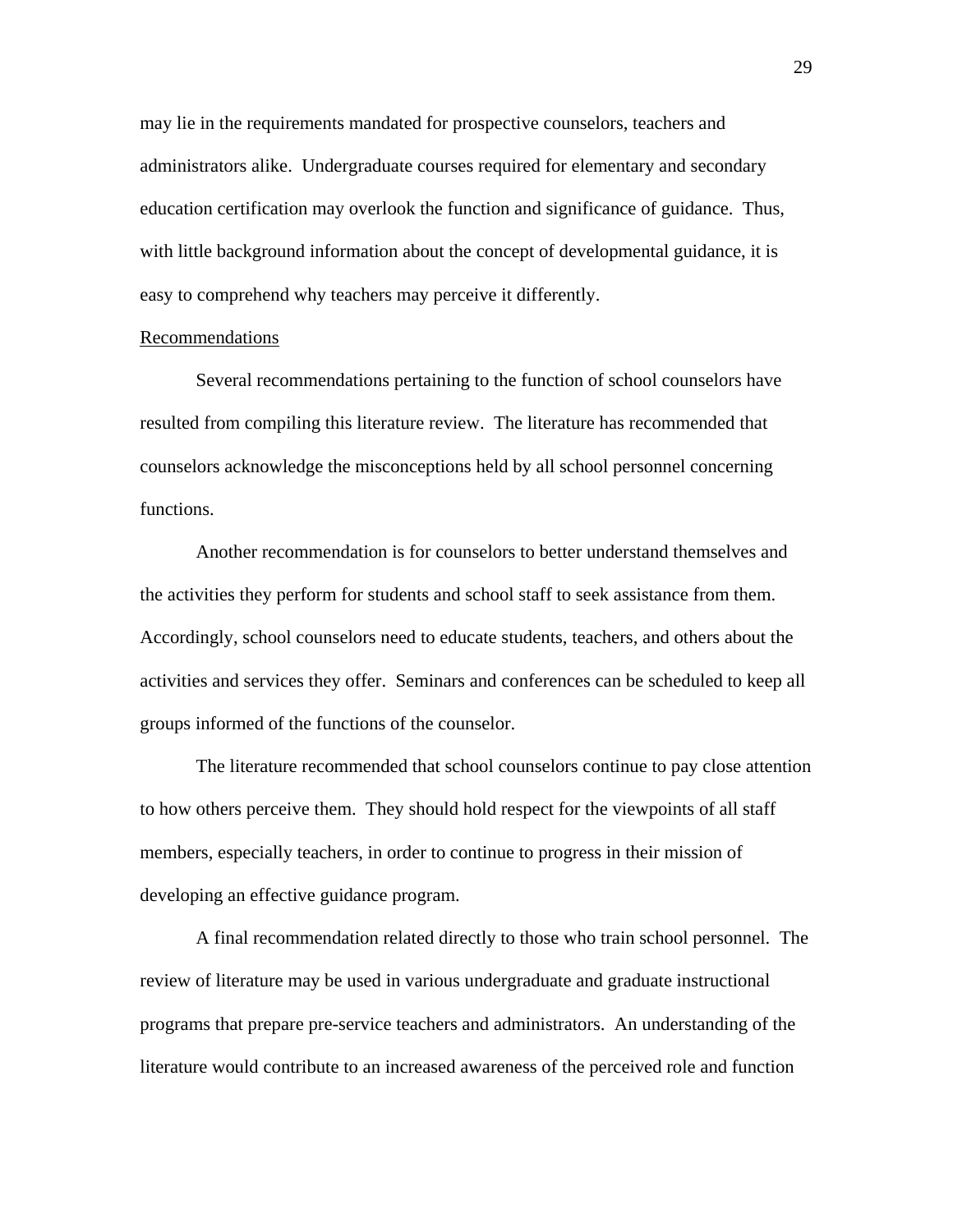of the counselor in a school setting. Conversely, the literature could be used for curriculum planning in school counselor training programs. An understanding of how teachers view the function of the school counselor should provide important direction to counselors-in-training as they ascertain their skills.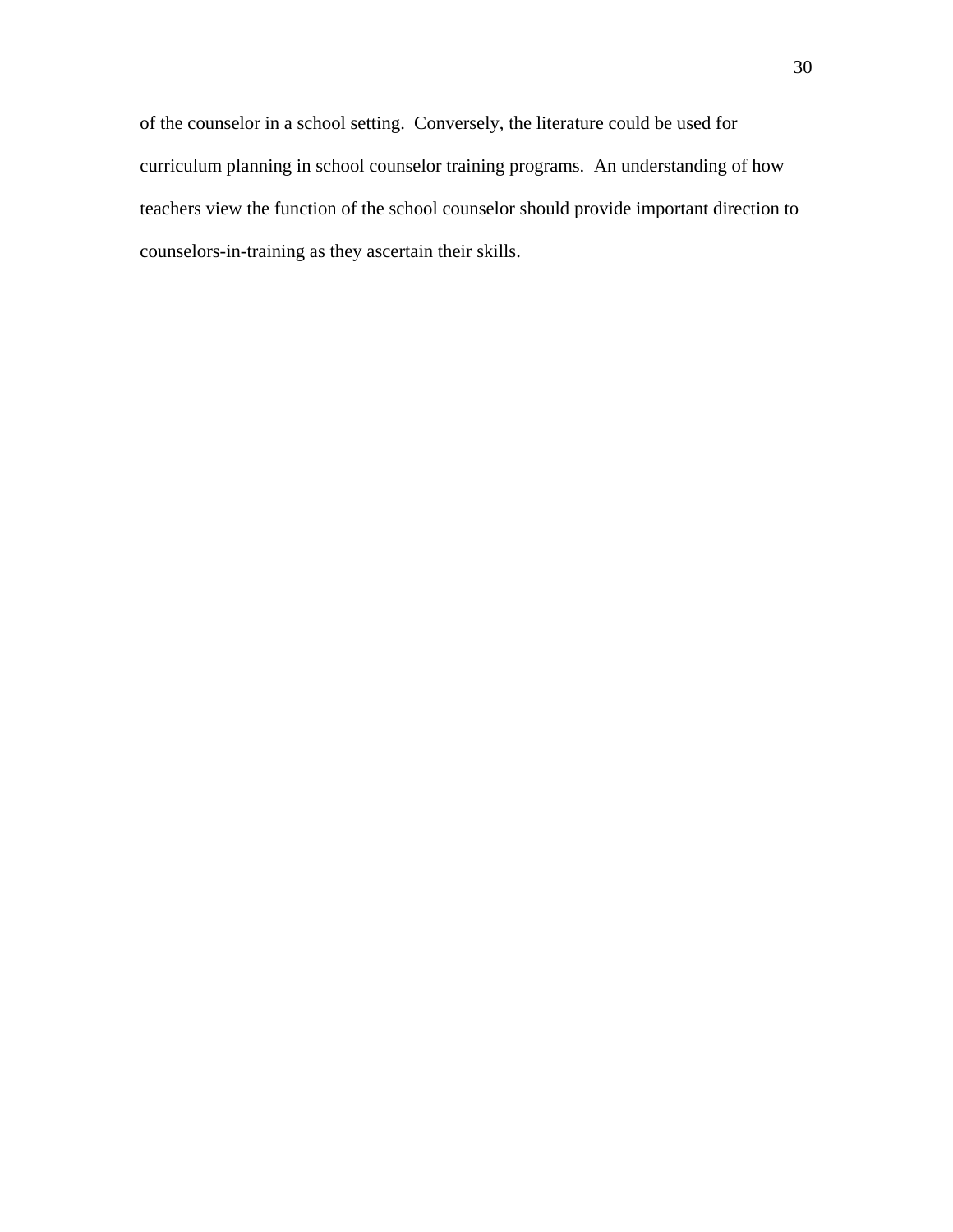#### REFERENCE

- Aubrey, R. F. (1982). A house divided: Guidance and counseling in  $20<sup>th</sup>$  century America. *Personnel and Guidance Journal, 12,* 200-202.
- American School Counselor Association. (1997). *Sharing the vision: the national standards for school counseling programs.* Alexandria, VA: Author.
- Alaniz, M. (1990). High school teachers and guidance counselors: different roles, common goals. *Social Studies Review, 30*, 49-61.
- Baker, S. (1992). *School counseling for the twenty-first century.* New York: Merril.
- Baruth, L., & Robinson, E. (1987). *An introduction to the counseling profession.*  Englewood Cliffs, NJ; Prentice-Hall.
- Cuskey, M. (1996). *Teacher perceptions of counselor roles and guidance program effectiveness in Rice Lake, Wisconsin.* Unpublished master's thesis, University of Wisconsin-Stout, Menomonie.
- Ettinger, J., Lambert. R., & Rudolf. A. (1994) *Career counseling for change: helping students transition from school to work.* Madison: Career Development and Training Institute, Center on Education and Work, University of Wisconsin- Madison.
- Faust, V. (1968). *History of elementary school guidance: overview and critique.* Boston, MA: Houghton Mifflin.
- Gibson, R., & Mitchell, M. (2003). *Introduction to counseling and guidance.* Upper Saddle River, NJ: Prentice-Hall.
- Ginter, E. J., Scalise, J. J., & Presse, N. (1990). The elementary school counselors' role: perceptions of teachers. *The School Counselor, 38*, 19-23.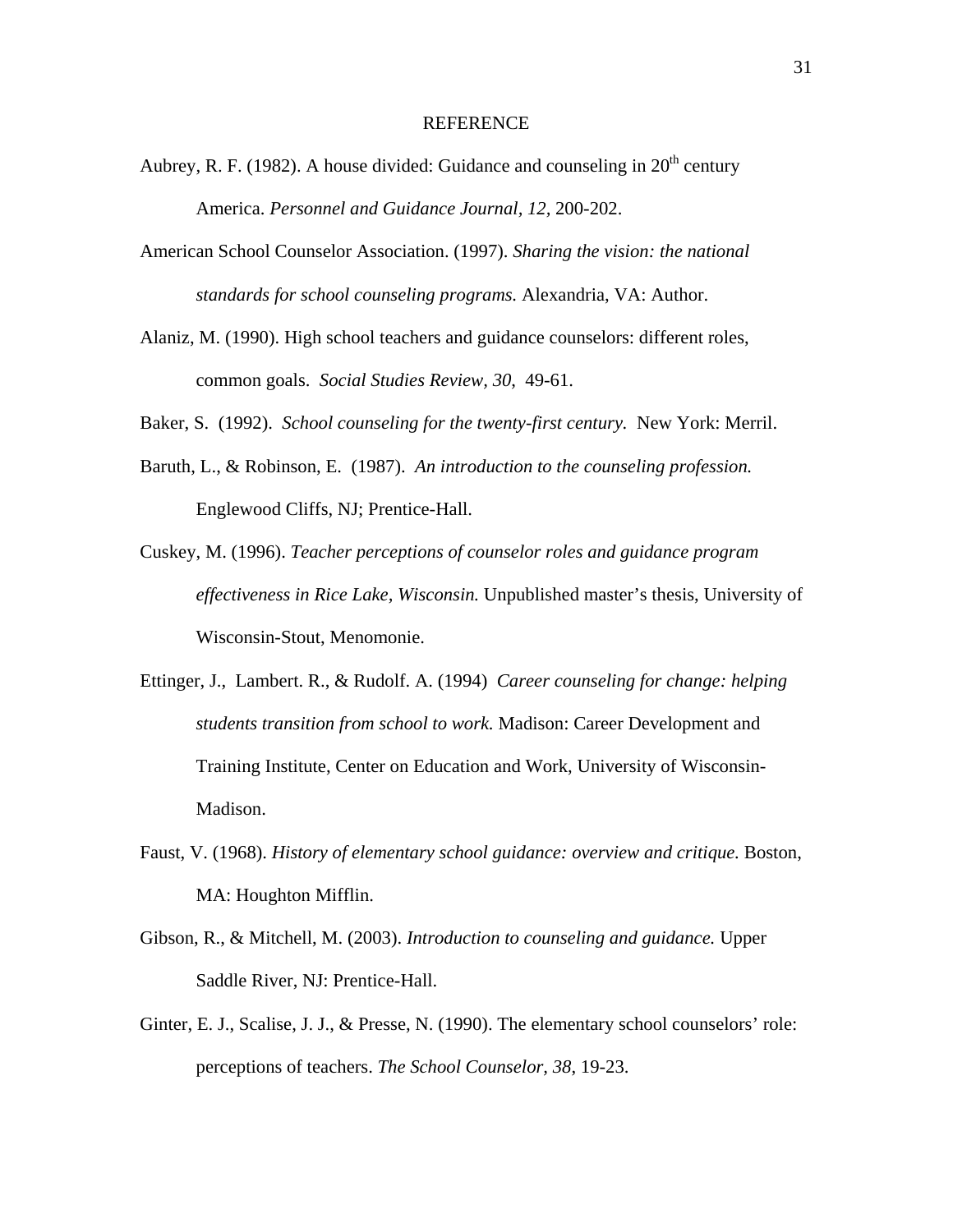- Gysbers, N. C., & Henderson, P. (2000). *Developing and managing your school guidance program.* Alexandria, VA: American Counseling Association.
- Hanna, F., & Bemak, F. (1997). Quest for identity in the counseling profession.  *Counselor Education and Supervision. 36*(3), 194-206.
- Hughey, K. F., Gysbers, N. C., & Starr, M. (1993). Evaluating comprehensive school guidance programs: Assessing the perceptions of student, parents, and teachers. *The School Counselor, 41*, 31-35.
- Maddy-Bernstein, C. (1994). *Exemplary career guidance and counseling programs for the nation's diverse student population: A preliminary framework* (BRIEF). Berkeley: NCRVE, University of California at Berkeley, Office of Special Populations. Retrieved May 14, 2003 from Wilson Web Database Collection.
- Morris, T., & Hueschen, J. (1990). *Teacher Perceptions of counselor roles.* Unpublished master's thesis, University of Wisconsin-Platteville.
- Muro, J., & Kottman, T. (1995). *Guidance and counseling in the elementary and middle schools.* Madison, WI: Brown & Benchmark.
- Myrick, R. D. (2003). *Developmental guidance and counseling: a practical approach*  $(4<sup>th</sup> Ed.)$  Minneapolis, MN: Educational Media.
- Nugent, F. (1990). *An introduction to the profession of counseling.* Columbus, OH: Merril.
- Oyaziwo, A., & Imonike, J. (2002). Secondary school students' and teachers' perceptions of the role of the school counselor. *Guidance and Counseling, 17*(2), 46-51.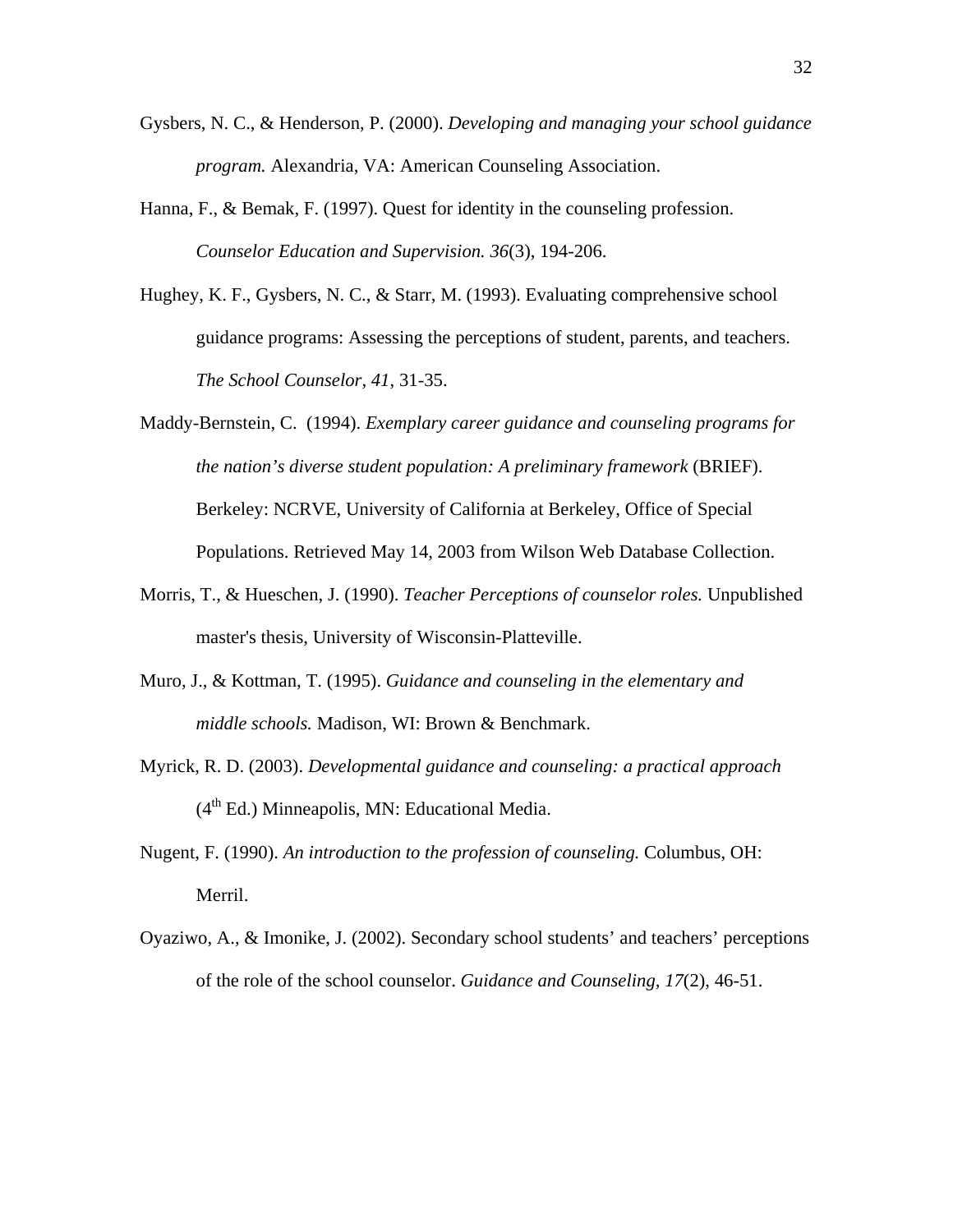- Quarto, C. (1999). Teachers' perceptions of school counselors with and without teaching experience. *Professional School Counseling, 2,* 378-384. Retrieved June 17, 2003 from Wilson Web Database Collection.
- Schmidt, J. (1999). *Counseling in schools: essential services and comprehensive programs.* Needham Heights, MA: Allyn & Bacon.
- Stone, L., & Bradley, F. (1994). *Foundations of elementary and middle school counseling.* White Plains, NY: Longman Publishers.
- Valine, W., Higgins, E., & Hatcher, R. (1982). Teacher attitudes toward the role of the counselor: An eight-year follow-up study. *The School counselor, 29,* 208-211. Retrieved June 17, 2003 from Wilson Web Database Collection.
- Walz, G. R., & Ellis, T. I. (1992). *Counseling and guidance in the schools: Three exemplary guidance approaches.* Washington, DC: National Education Association.
- Wilgus, E., & Shelley, V. (1988). The role of the elementary school counselor: Teacher perceptions, expectations, and actual functions. *The School Counselor, 35,* 259-266.
- Wilson, P. J. (Ed.) (1992). *School counseling programs: A resource and planning guide.*  Milwaukee, WI: Publication Sales, Wisconsin Department of Public Instruction.
- Winker, I. E. (1988). *Parent and teacher perceptions of importance of guidance and counseling goals.* Unpublished master's thesis, University of Wisconsin- Stout, Menomonie.